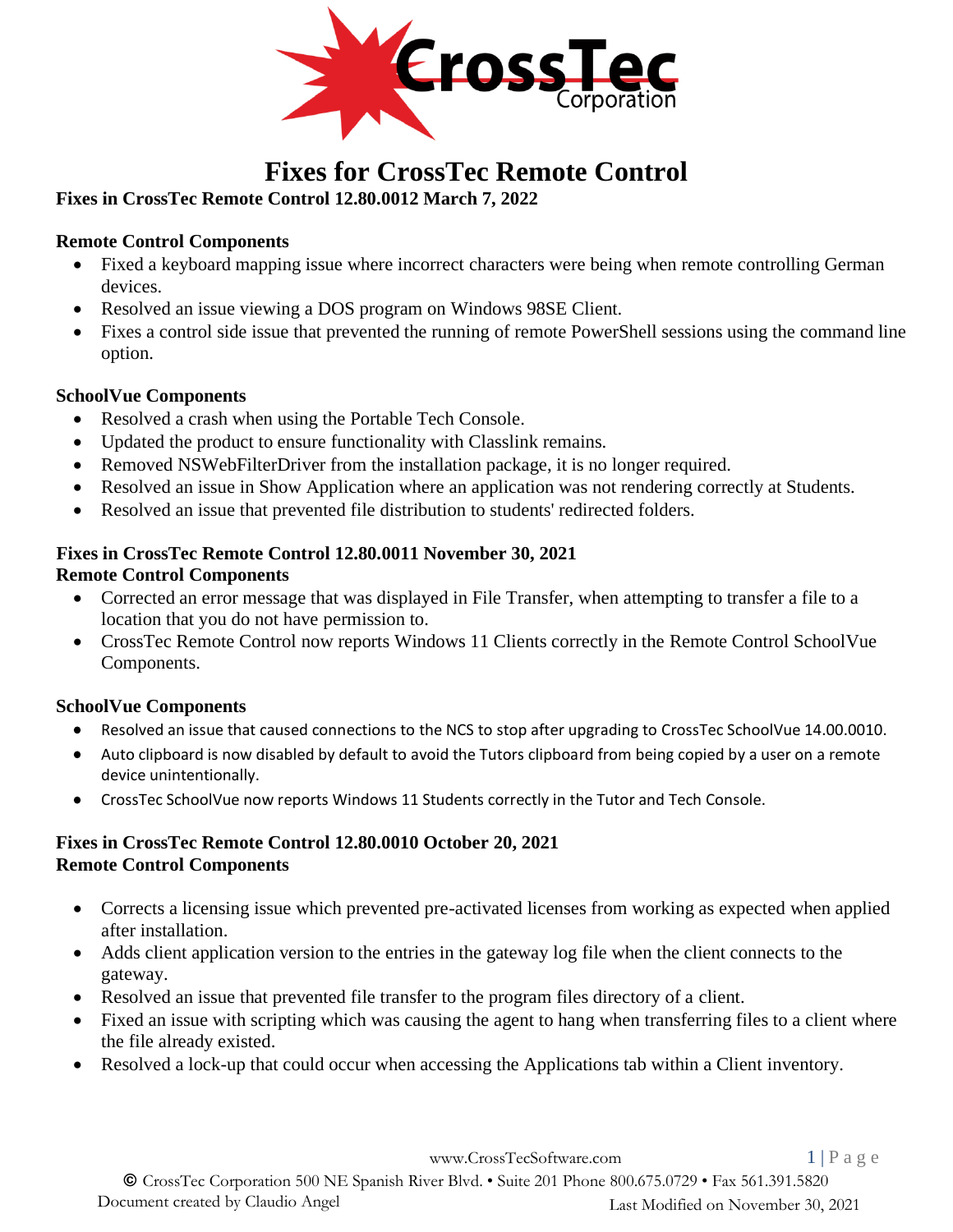

#### **SchoolVue Components**

- Resolved an issue where num lock turns off after clicking into the show window at the student.
- Fixed an issue where the NCS could lock up when syncing with Google Classroom.
- Resolved an issue which prevented Chrome Students from automatically connecting to the Tutor when using PC Mode.
- Added protection to stop a GPF error that could occur on Tech Console due to packet with unexpected/corrupted data.
- Resolved an issue at the Name and Connectivity Server when accessing Google Classroom data.
- Fixed an issue where the Tech Console could lock up when connecting to large numbers of students.
- Fixed an issue where a student would revert to room "unassigned" if multiple tutors are connected and one is closed or ends the class (NoAckWhenInRoom).
- Resolved a Tutor Console lock up when the list of Rooms is longer than 128 characters.
- Fixed a rare problem that could occur where the Tutor Console was randomly closing when in an active class.
- Resolved an issue that allowed students to bypass internet controls using the inspect options within the browser.
- Resolved a Tech console crash when the username of the logged-in user was longer than 64 characters.
- Bypassing web restrictions on Firefox browser by quickly opening a new tab after visiting a restricted website is no longer possible.
- Resolved an error on the Tutor when presenting to Students with "unlimited" max color depth set.

#### **Fixes in CrossTec Remote Control 12.80.0006 December 3, 2020**

#### **Remote Control Components**

- Resolved an issue where Print Capture on Windows 7 (XPS) was not working after upgrading to v12.80 of CrossTec Remote Control.
- Resolved an issue where Clients were not connecting back to the Gateway Server after the Gateway Server had been rebooted.
- Fixed a Script error when a copy command was used, and the script completed within a second.

#### **SchoolVue Components**

- Resolved an issue which prevented Microsoft Excel documents from opening correctly.
- Resolved an issue which allowed internet restrictions to be bypassed in full screen view when usingthe Chromium Edge browser.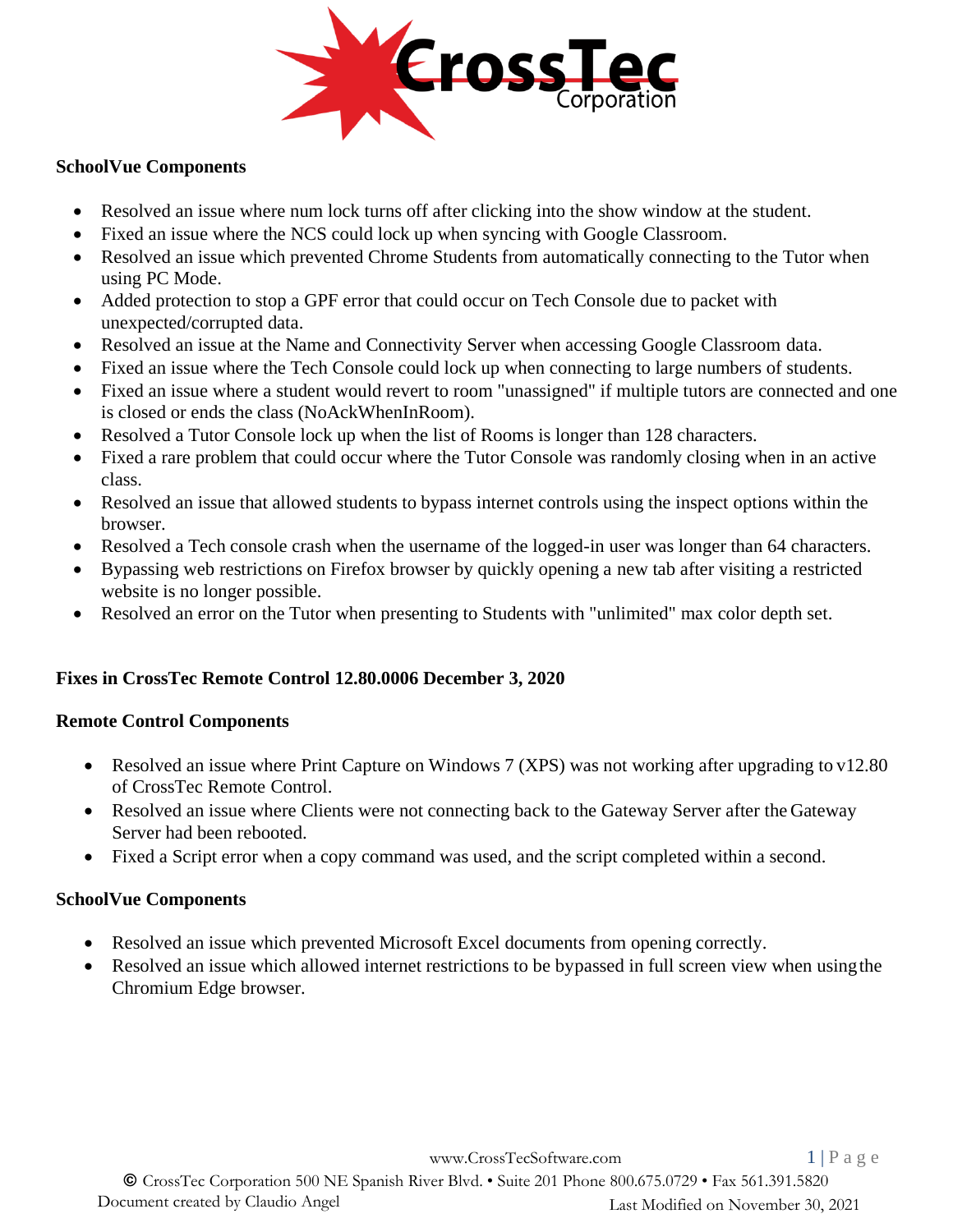

### **Fixes in CrossTec Remote Control 12.80.0005 August 3, 2020**

#### **Remote Control Components**

- Resolved Issue with Control not starting after activation of Licence key
- Resolved issue when Control would no longer jump to client when you started typing client name in detailed mode

### **SchoolVue Components**

- Resolved a conflict with Firefox Browser version 75
- Resolved an issue where long school names were being cut off in the SIS tutor configuration menu
- Resolved an issue where the Client service could crash when its stopping and still connected to a Tutor
- Resolved an issue that prevented users from carrying out a bulk OneRoster update on the name and Connectivity Server.

### **What's new in CrossTec Remote Control 12.80.0003 July 29, 2020**

- Enhanced Remote Control UI to display filters in details mode to make searching for specific clients easier.
- Added the ability to restrict Control access over HTTP connections using an IP address.
- Updated the built in CrossTec SchoolVue components to version 14.

### **Fixes in CrossTec Remote Control 12.80.0003 July 29, 2020**

- Resolved issue where a grey screen was sometimes seen when viewing Windows 7 Clients.
- Resolved a client crash on Windows 10 versions 1903/1910.
- Improved Show Application when showing from a Tutor with two monitors, now the selected application is shown without scaling the whole Tutor desktop.
- Resolved an issue where the Control was unable to browse for external machines which had duplicate IP addresses.
- Fixed a Control crash when right clicking on "Client location" in the Control tree view.
- Resolved an issue where Reset Password was not working in the SchoolVue components of CrossTec Remote Control.

### **Fixes in CrossTec Remote Control 12.70.0006 January 20, 2020**

- Resolved a GPF at the Control when viewing a replay file while connected to clients.
- Fixed an issue where Windows 10 Clients were showing grey screens when connected to and viewed.

### **What's new in CrossTec Remote Control 12.70.0004 April 16, 2019**

- Added ADMX template setting to control the display of the CrossTec welcome dialog when starting the Manager Control
- Updated ADMX Templates to allow Font Smoothing and LV Shadow options to be set by group policy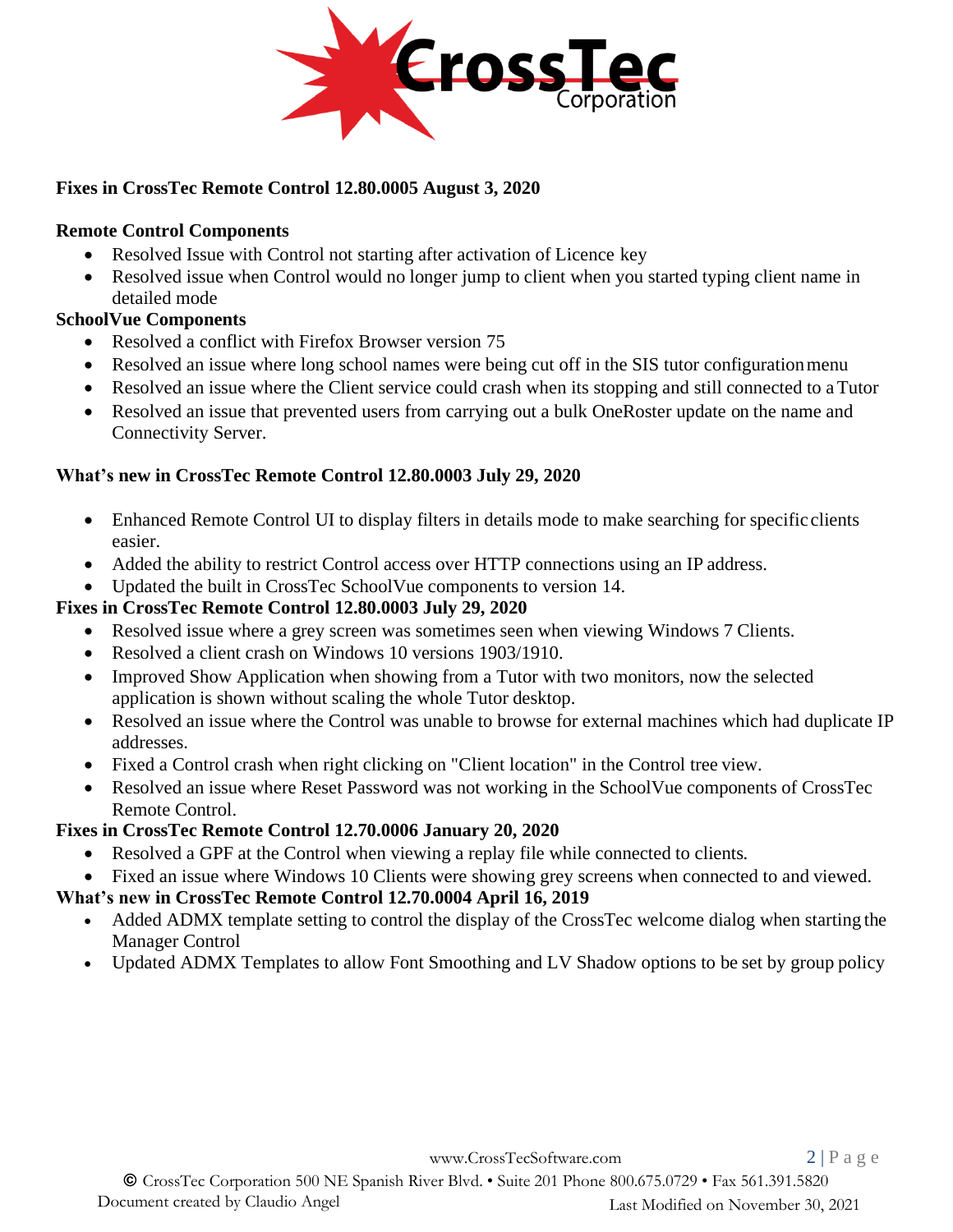

### **Fixes in CrossTec Remote Control 12.70.0004 April 16, 2019**

- Resolved Deploy crashing when opening when a Blank domain name is returned in the list of networks to deploy too.
- Update ADMX templates to allow switching of keyboard drivers to aid diagnosis of potential blue screens when docking and undocking laptops.
- Updated Client Only installer to include PCIConn.exe which allows connection to control via command line
- Fixed crash in Script editor and script agent
- Fixed issue with client log file not displaying when controls have disconnected.
- Resolved View issue where view window would display black screen on opening.
- Fixed an occasional blue screen at client machines when docking or un-docking a laptop from a base station.
- Resolved an issue in CrossTec Remote Control where Clients with duplicate IP Address where not connectable via the Gateway

### **What's new in CrossTec Remote Control 12.70.0002 February 18, 2019**

- Update Print Capture functionality to support capturing to PDF and XPS files.
- Added CrossTec SchoolVue 12.60 Components

#### **Fixes in CrossTec Remote Control 12.70.0002 February 18, 2019**

- Fixed issue where you Cannot send ALT+nnnn combinations to the Client machine via the View Window when numlock is enabled
- Resolved not being able to control a viewed Client screen correctly if the monitor positions are changed within windows display properties
- Resolved issue with ReadLine function in scripting not being able to read more than 80 characters.
- Fixed an issue in file transfer where you could not retrieve files from Windows\System32 directory
- Resolved an issue where pasting into the password field of a logged in PC would then not allow you to remote control it.
- Improved Gateway handling of large number of client connections
- Resolved issue where Classlink oneRoster data was not being updated when using School components.

#### **Fixes in CrossTec Remote Control 12.50.0004 March 6, 2018**

- Fix applied so photos can be added to the resource window in the Test designer.
- International keyboard is now the default in remote control view settings.
- Resolved issue when using connect and view on start up.
- Improvements made to Inventory to stop any debug errors.
- Fixed applied to copy to clipboard when using remote control.
- Fix applied to Application restrictions so restrictions are not retained if set back to unrestricted access.
- Fix applied for monitoring/restricting websites when using Firefox Browser.
- Resolved crash when running a script to open a view window.
- Resolved issue with updating remote clients within the Control.
- Fix applied to setroom.exe to prevent wrong characters being set.
- Usernames and passwords set in profiles are now saved on upgrade.

#### [www.CrossTecSoftware.com](http://www.crosstecsoftware.com/) 3 | P a g e

© CrossTec Corporation 500 NE Spanish River Blvd. • Suite 201 Phone 800.675.0729 • Fax 561.391.5820 Document created by Claudio Angel Last Modified on November 30, 2021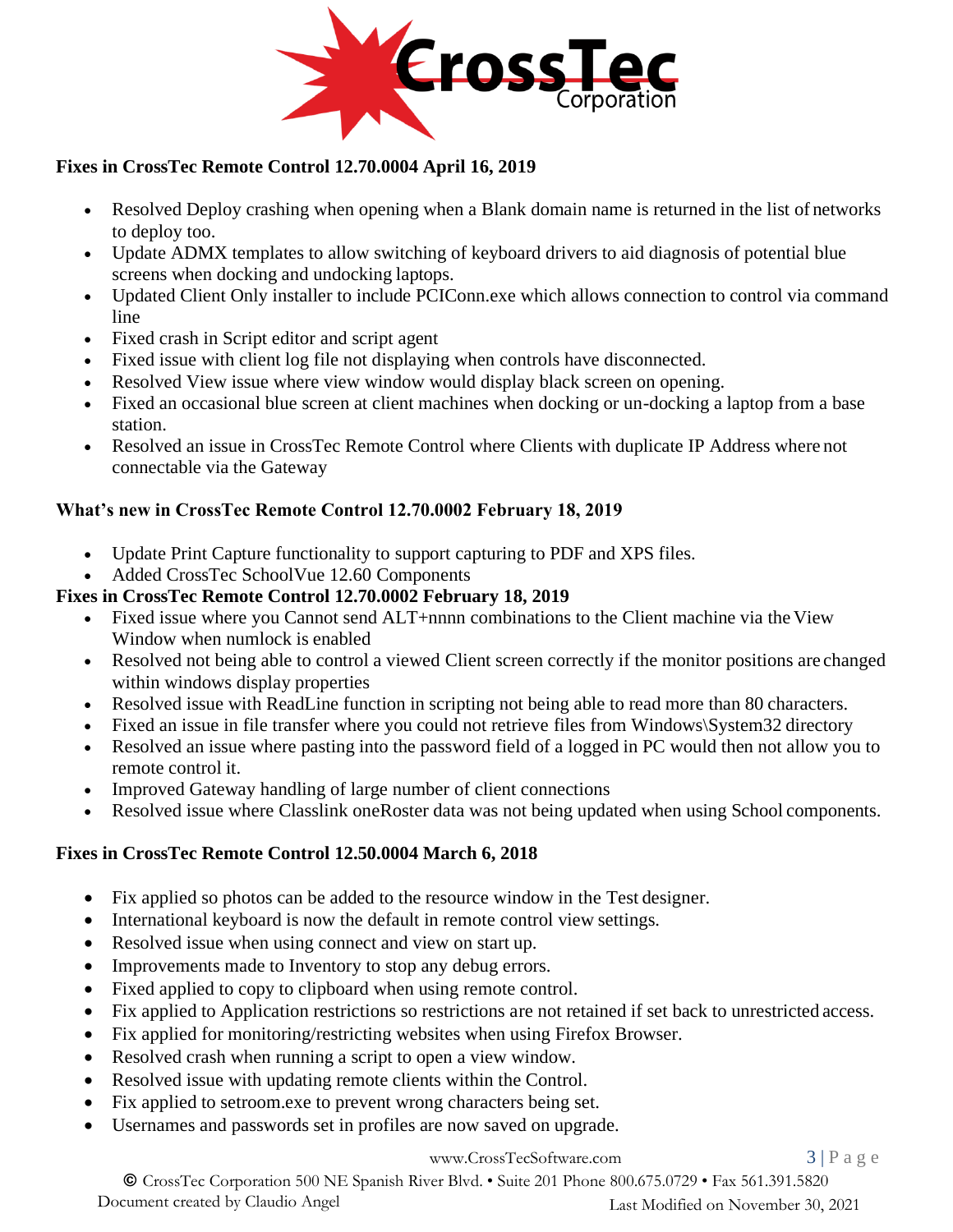

- Resolved issue when using setroom.exe and logoff scripts to reset the room name.
- Resolved issue where scale to fit does not work on the login screen on a client.
- Resolved i6ssue with Scripting failing to read in text files.
- Resolved an issue with Full Screen Dos boxes on Windows XP causing machines to restart.
- Fixed Recent toolbar to not display Android Clients
- Resolved issue with connecting to gateway clients after upgrading the CrossTec Gateway.
- Resolved Scripting issue when using a script to perform a remote logon.
- Fixed an issue with security key displaying an incorrect message when clients configured via AD Policy

### **What's new in CrossTec Remote Control 12.50.0002 July 17, 2017**

- New Android Remote Control Client Application for Android v4.0 and higher supporting TCP, HTTP connections, PIN Connection, Chat, Message, File transfer and View functionality
- New Remote PowerShell function
- New Client to Gateway IPv6 support\Microsoft Direct Access Connection IPv6 support for Gateway connections
- New Low Colour modes for viewing machines
- Enhanced Gateway configuration to support separate Client and Control Ports
- Enhanced File transfer speed performance
- Enhanced View performance on Windows 8 and higher
- Enhanced Inventory reporting of Processes and Running applications

### **Fixes in CrossTec Remote Control 12.50.0002 July 17, 2017**

- Resolved issue where Left shift hotkey for Auto logon does not work when connected to a client and attempting to logon as another user.
- Resolved display issue in Remote command prompt when using non ASCII characters
- Fixed issue where pasting IP Address into connect by IP field would duplicate address
- Resolved software conflict with HTMLPrint which was crashing when CrossTec SchoolVue Tutor was connected to students.
- Resolved a text formatting issue when copying text into a Remote command prompt window.
- Enhanced support for computer names greater than 15 characters in length.
- Fix blank screen on upgrade from windows 7 to windows 10 when viewing the logon screen
- Fix blank view window when logging onto Windows 10 for the first time after upgrading from Windows 7
- Fixed issue with Lesson Planner where URLS could not be longer than 32 characters.
- Enhanced File transfer speeds to external Gateway Clients over Internet connections.
- Resolved an issue where gateway could unexpectedly crash
- Resolved problem with copying large amounts of data from an Excel spreadsheet
- Resolved an issue with the gateway not listening for connections when a specific IP Address was used.
- Resolved issue with the remote control and remote registry start minimised when using CrossTec Remote Control as the integrated remote control within EMS
- Resolved issue where the CrossTec Remote Control Gateway could stop when connecting VueAlert Agent to the Gateway that were configured to use departments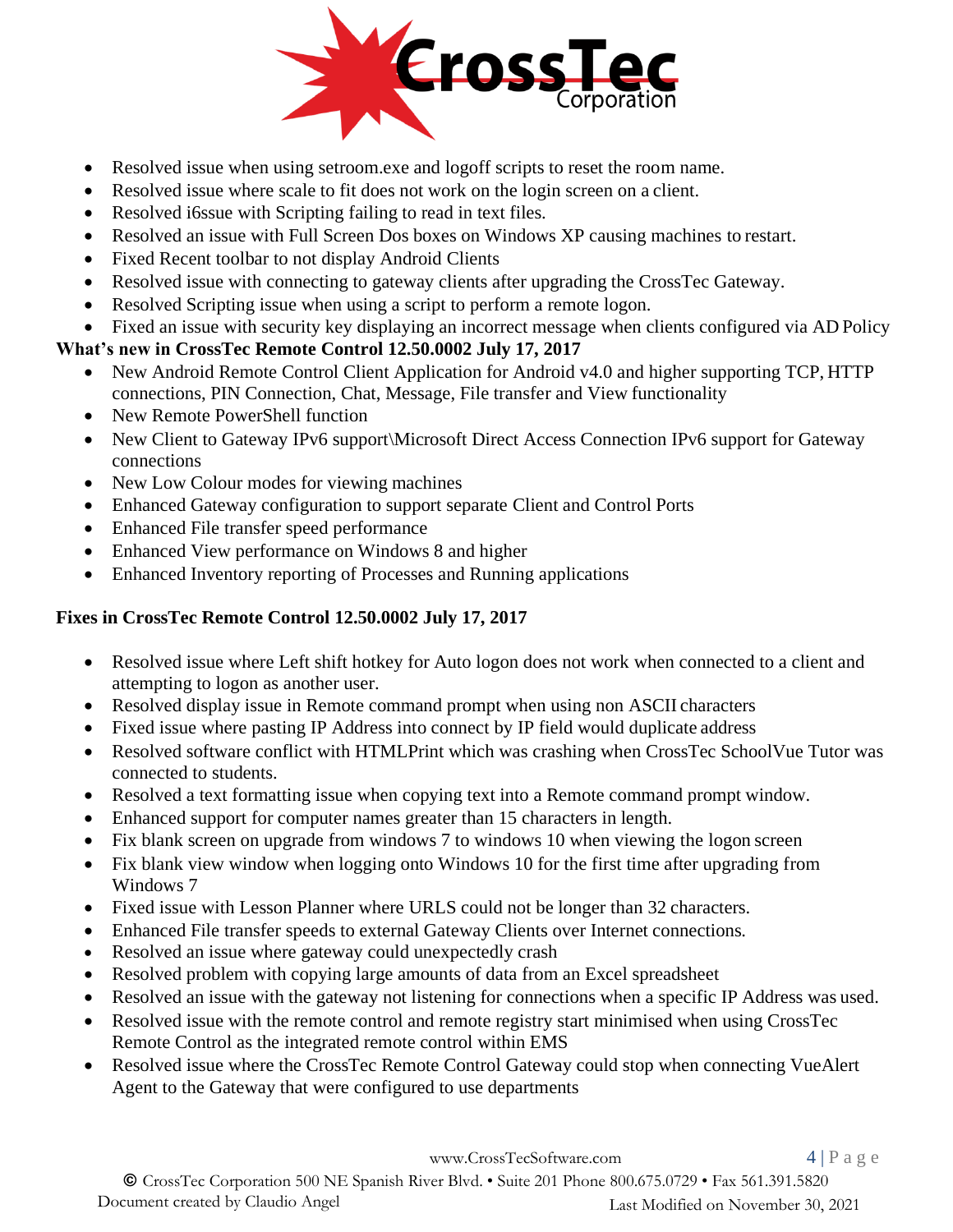

### **What's new in CrossTec Remote Control 12.10.0020 December 14, 2016**

- Updated School components
- Enhancement for the Student toolbar to allow support for OneNote journal when used in conjunction with the updated HTML Tutor

### **Fixes in CrossTec Remote Control 12.10.0020 December 14, 2016**

- Resolved issue whereby the web control feature of CrossTec SchoolVue could cause the Edge browser to become unresponsive on a low spec machine
- Resolved issue experienced with not being able to show Microsoft Expression Design 4 mouse cursors during a Show.
- Resolved issue experienced when applying Approved web site restrictions and using tabs within the Microsoft Edge Browser.
- Fixed issues relating to applying Internet Restrictions for secure websites to CrossTec Students that are using the Edge Browser in window (not full screen).
- Fixed issue relating to the CrossTec Keyboard Filter driver when using Dell Laptops with Delldocking stations.
- Fixed an issue that a blocked file in the Application restrictions could be renamed.
- Fixed issue where it was not possible to remote control the logon session of a win10 upgrade from window 7 (or major win10 update)

### **What's new in CrossTec Remote Control 12.10.0015 August 25, 2016**

• Updated SchoolVue components

### **Fixes in CrossTec Remote Control 12.10.0015 August 25, 2016**

- SchoolVue components fixes:
	- Resolved issue with the Remote login feature not logging on machines configured to display a
	- interactive logon message
	- Fixed issue whereby the CrossTec Remote Control lock image may not be reappearing on a
	- machine after restarting
	- Resolved issue found with restricting secure websites when using the Chrome Browser on nonEnglish
	- Operating Systems
	- Resolved issue relating to the performance of Windows Store Apps on Windows 10 after
	- installing CrossTec Remote Contro**l**

### **What's new in CrossTec Remote Control 12.10.0008 April 29, 2016**

• SchoolVue Components: Enhanced performance when distributing files to Students within a laptop\tablet environment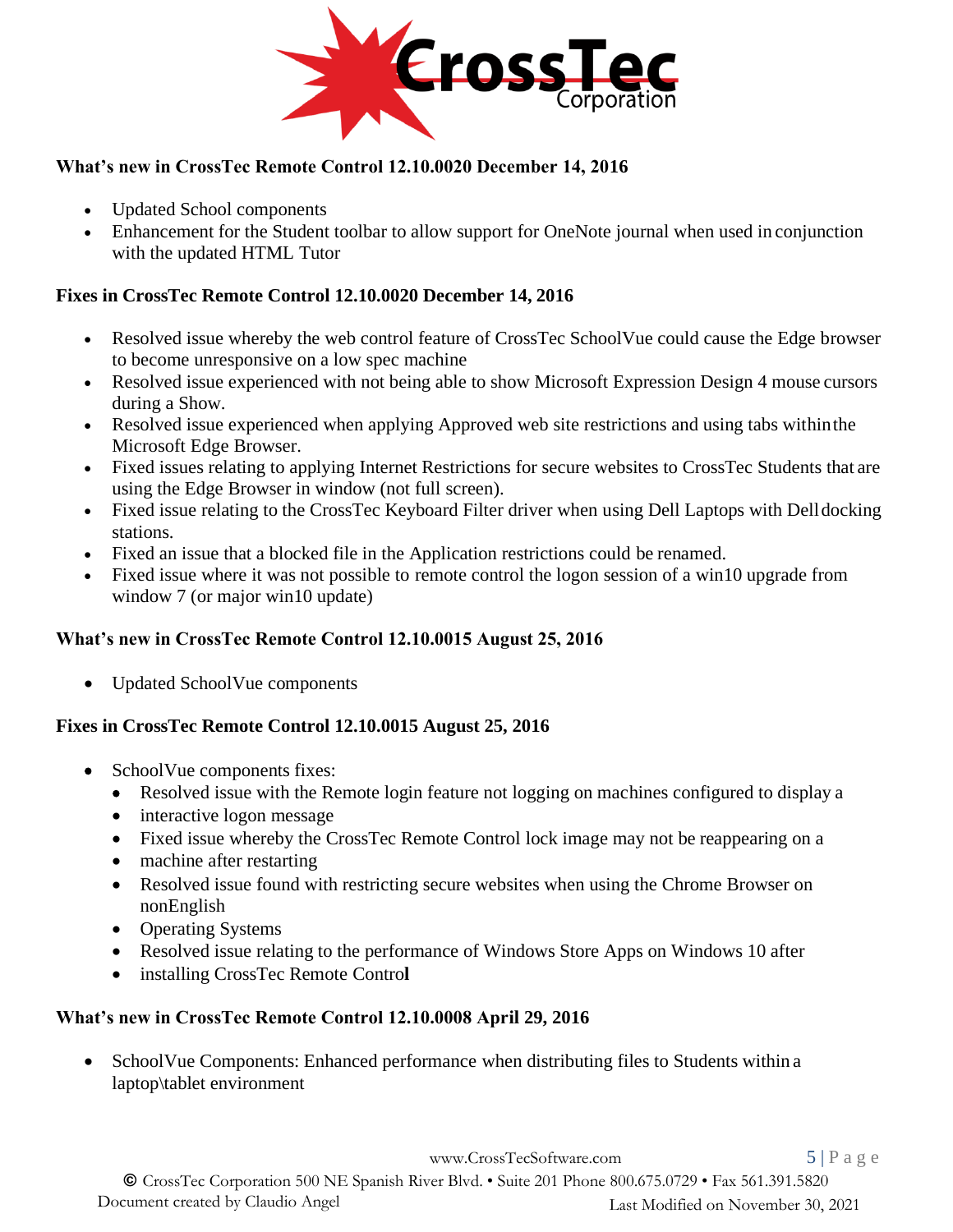

### **Fixes in CrossTec Remote Control 12.10.0008 April 29, 2016**

• SchoolVue Components: Fix included to resolve blue screen issue that could appear on Windows 10 Student when using the Send\Collect work feature

### **What's new in CrossTec Remote Control 12.10.0005 December 21, 2015**

- Updated SchoolVue Components
	- The CrossTec Student now has an option to allow it to display a list of available rooms detected on the network from running Tutor Console sessions. The Student can then select to Join one of the available rooms.

#### **Fixes in CrossTec Remote Control 12.10.0005 December 21, 2015**

- Fix included to resolve an issue found with the Connectivity Server which could prevent this from running if a malformed packet was received.
- Fix included to resolve GPF error when using smiley faces in the Chat feature.

### **Fixes in CrossTec Remote Control 12.10.0002 September 22, 2015**

- Resolved grey screen issue that could appear when viewing a CrossTec Client installed on Windows 7 64bit, Windows 2008 Server 64bit, Windows 2003 64bit or Windows XP 64bit and using the GDIHook driver method.
- SchoolVue component fix: Fixed issue found whereby the Journal feature would not recognize that the MS PDF reader app was available to view the Journal on the Tutor or Student.
- SchoolVue component fix: Resolved intermittent issue with Web restrictions not continuing to be applied to the Student on Windows 8.1 using IE 11 if the Student logs off and on.
- SchoolVue component fix: Resolved potential GPF error that could appear when selecting an Exam from the Tutor Console.

#### **What's new in CrossTec Remote Control 12.10.0001 September 2, 2015**

- Support for Windows 10
- Updated to include the CSV 12.00 School components.

#### **Fixes in CrossTec Remote Control 12.10.0001 September 2, 2015**

- Resolved issue with the Call Control feature whereby this could cause the Control to not respond
- Fixed issue whereby the Client Only and Full MSI installers for CrossTec Remote Control were using the same Package Code GUID.

#### **What's new in CrossTec Remote Control 12.01.0019 May 7, 2015**

• Updated the School components to the latest versions of CrossTec SchoolVue.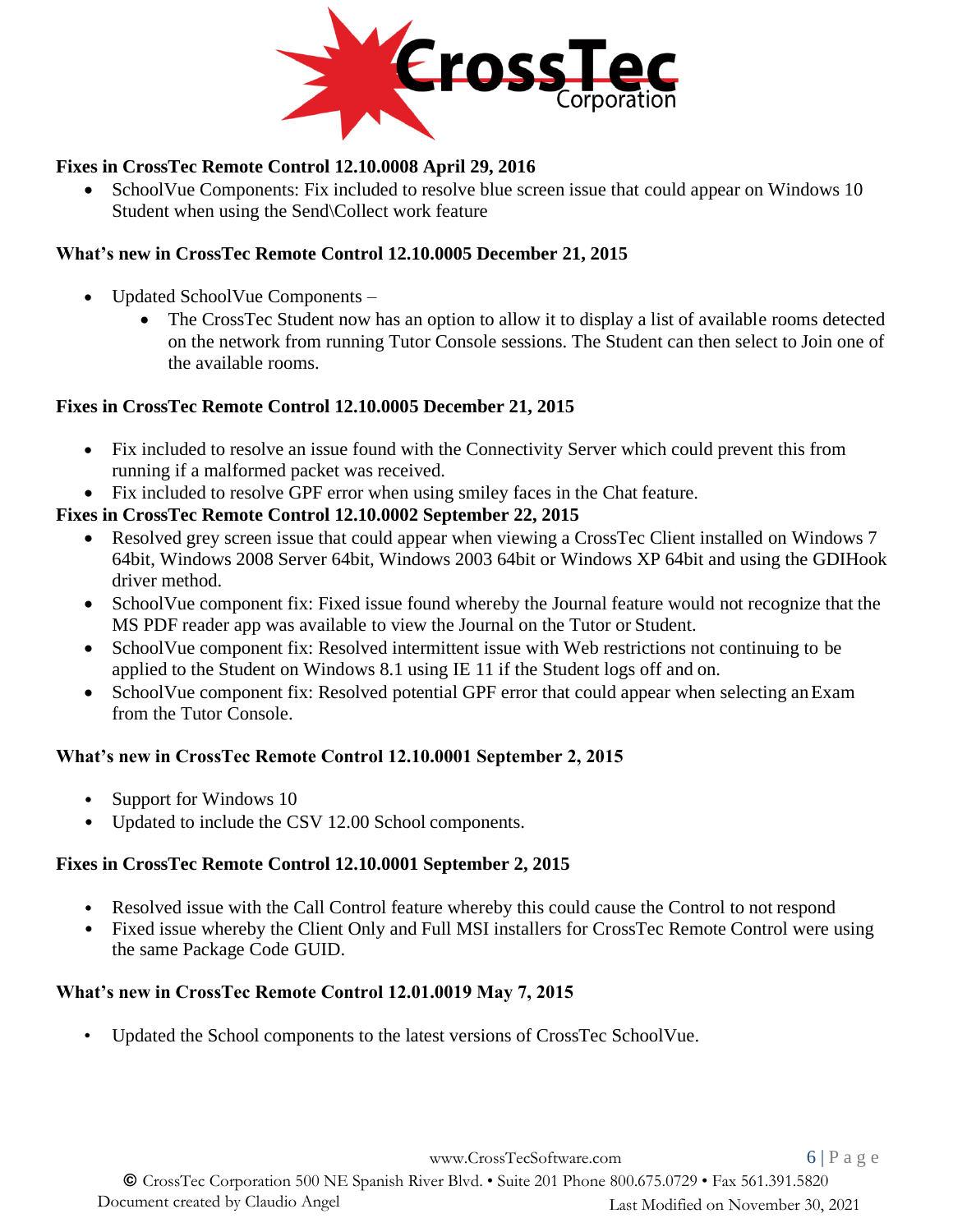

### **Fixes in CrossTec Remote Control 12.01.0019 May 7, 2015**

- Resolved an issue that could allow the system tray icon to persist when the client isstopped.
- Resolved a problem deploying the client via Active Directory group policy

### **Fixes in CrossTec Remote Control 12.01.0014 February 3, 2015**

Embeds the SchoolVue 11.41.0014 build.

### **What's new in CrossTec Remote Control 12.01.0011 December 9, 2014**

- New 256 colour palette optimisation (Adds 256 Colour medium and High quality modes when using the View and Show features)
- Touch screen enhancements for viewing Windows 8 touch screen devices, now supports up to 10 point multi-touch (on supported hardware)
- When disabling certain icons from the Client user interface these will now be completely hidden rather than greyed out.
- When a Control has been configured with a Default User ID and this attempts to connect to a Client that requires User Authentication, the Username and Password prompt that appears on the Control will now default its focus to the Password field.
- When viewing a multi monitor device, only data in the view session for the active monitor will be sent.
- Added Command line parameters to support connections using PIN connect at the CrossTec Remote Control Client.
- The Disconnect display text no longer appears on a single line, this is now a multiline text box.

### **Fixes in CrossTec Remote Control 12.01.0011 December 9, 2014**

- Fixed issue found where the Update License option within the CrossTec Remote Control Control is greyed out when right clicking on a CrossTec Remote Control Client installed with an evaluation license
- Resolved issue where the Control was unable to View a CrossTec Remote Control Client running on a DOS system.
- Resolved duplicate client behaviour where the Control would not store in its Client list two Clients with the same Name and Mac address but with different IP addresses.
- Fixed issue found where the view Window would not maximise correctly across the screen when using the ScrapeLogon=0 setting at the Client.

#### **Fixes in CrossTec Remote Control 12.01.0006 April 29, 2014**

- Fix included for the CrossTec Remote Control Script Editor, Run Script and Script Agent components to resolve an issue found with CrossTec Remote Control Scripts failing to establish a connection to CrossTec Remote Control Clients.
- Fixed issue found whereby a Grey View window could appear when remote controlling a CrossTec Remote Control Client running on Server 2012 after locking the Server and then selecting to switch the user.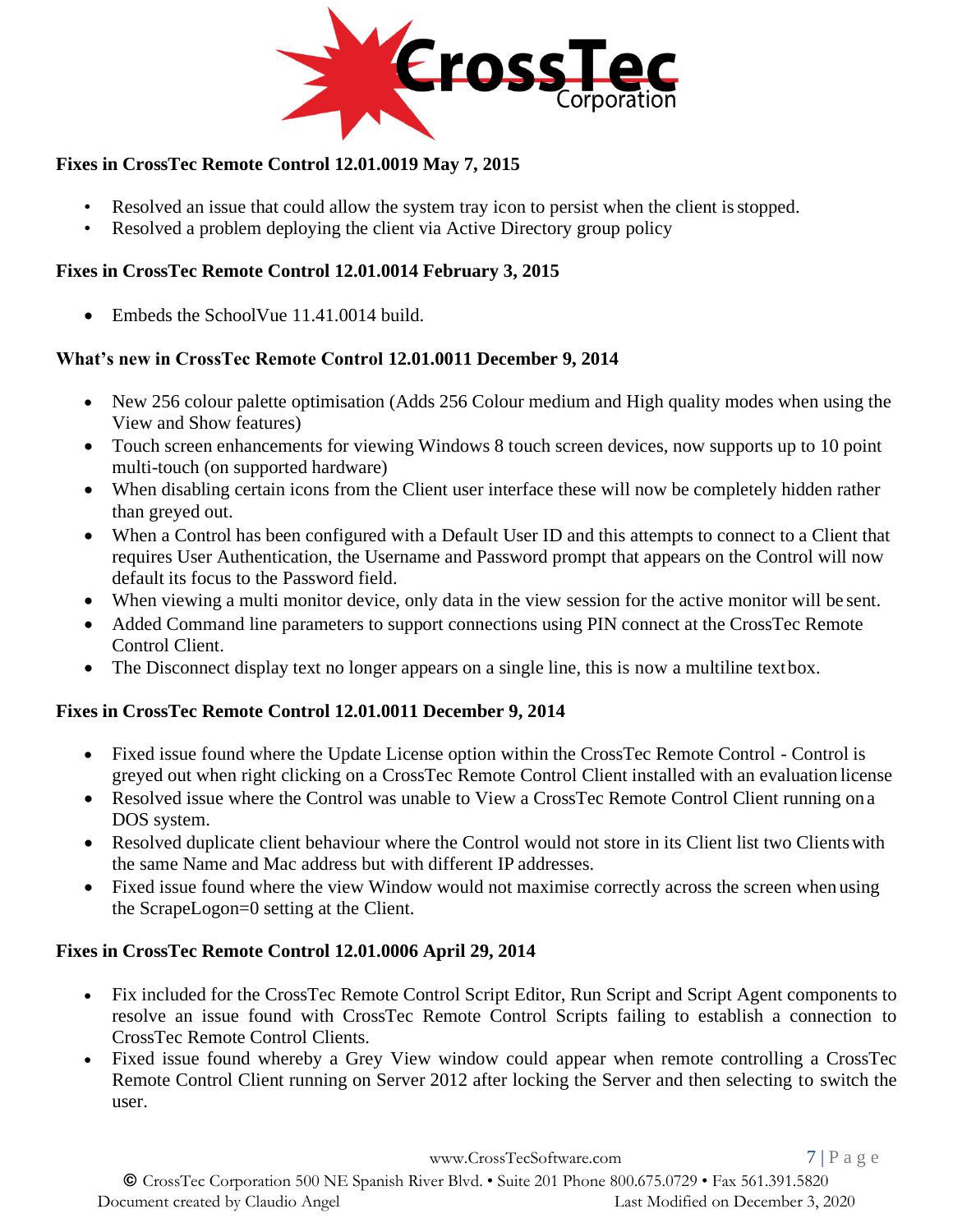

### **What's new in CrossTec Remote Control 12.01.0005 April 17, 2014**

- Now includes the latest SchoolVue Components
- The Client user Interface now displays a warning triangle to indicate that the client has no security set and advises user to either run the configurator if the user has admin rights or contact the network administrator.
- Added Command line parameters to support connections using PIN connect.
- Encryption applied by default at the client on new installs and upgrades. NOTE upgrades maintain the current encryption level if set.

### **Fixes in CrossTec Remote Control 12.01.0005 April 17, 2014**

- Fixed a problem where Controls could be allowed connections to occur to Android Students
- Fixed an Error in French version where Windows 8 and 8.1 machines were displayed as Windows 7
- Updated the client UI to visually show a "Key" symbol or similar and warn if no security is set on the client
- Fixed a problem that caused Windows 8.1 64bit computers to not be placed in the correct Windows 8 auto group.
- 56bit DES Encryption applied by default at the client on new installs and upgrades

### **What's new in CrossTec Remote Control 12.00.0000 October 16, 2013**

- PIN Connect feature
- Geo Locate version 12 includes the ability to identify the approximate location of all devices.
- New Client User Interface allowing instant access to features such as Request Help, Enter or create a PIN connection code, view local PC details and live connection information.
- New Control User Interface including:
	- o New "live" menus
	- o Touch spaced dialogues
	- o Group by enclosure type
	- o Group By location
- Full support for Windows 8 and 8.1
- Google Chrome Book Client Support Version 12 introduces support for the Google Chrome OS Including the below functionality:
	- o Show
	- o View
	- o Chat
	- o Message
	- o Help Request
	- o Lock
- Enhanced iOS Control
	- o Thumbnail View
	- o PIN Connect
	- o Inventory
- Recent Connections

[www.CrossTecSoftware.com](http://www.crosstecsoftware.com/) 8 | P a g e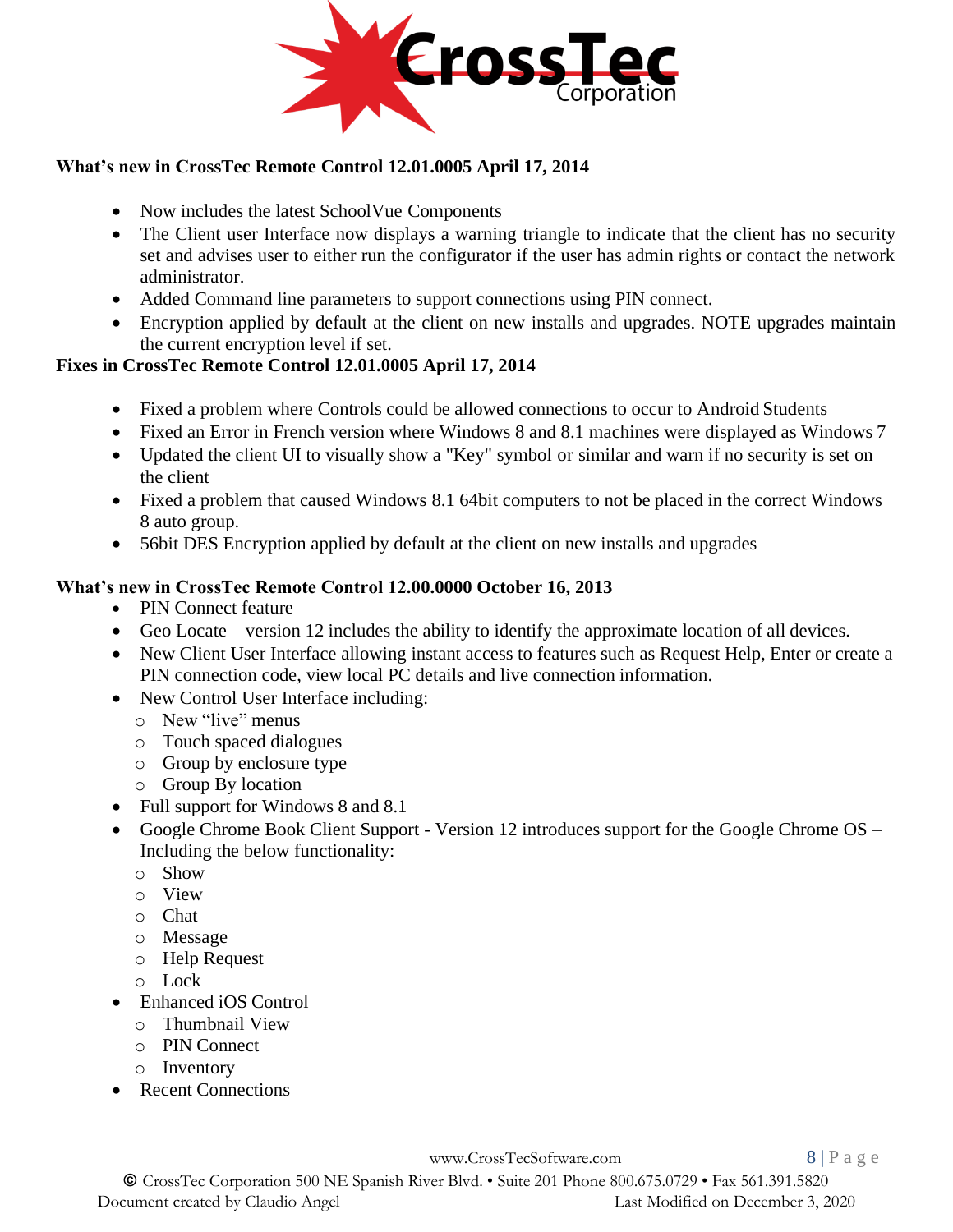

- Enhanced Android Control
	- o Thumbnail View
	- o PIN Connect
	- o Inventory
- o Recent Connections
	- Enhanced Linux Client
		- o Now supports PIN connect functionality
	- Enhanced MAC Client
		- o Now supports PIN connect functionality
	- Enhanced Active Directory Integration:
		- o New ADMX template files are available for the Control and Client component.

### **Fixes in CrossTec Remote Control 11.30.0006 August 29, 2013**

• Fixed included to resolve a GPF error that could appear upon starting the Control if a Password had been enabled within the configuration to restrict access to the component.

### **Fixes in CrossTec Remote Control 11.30.0005 August 27, 2013**

- Resolved issue found with maximising the View window on the second monitor on a Control using multiple monitors could cause the View window to flicker.
- Resolved issue found whereby a CrossTec Remote Control Script could not connect to Gateway Clients that are all using the same PC name.
- Resolved behaviour found whereby maximising a View window with the {Scale to fit} option enabled on a Control using multiple monitors would stretch the View Window across all Monitors on the Control PC, even if the Client only used a single monitor.
- Fixed issue found whereby the Control View window toolbar fails to minimise when switching to full screen mode when the Control and Clients resolutions match.
- Fixed potential issue found whereby an AD User Account could become locked when connecting to a Client using multiple CrossTec Remote Control Client Profiles each using AD Authentication and entering a single incorrect password for the AD User account upon connection from a Control.

### **Fixes in CrossTec Remote Control 11.30.0002 September 25, 2012**

- Resolved issue found whereby a scalable View window would appear when starting a remote control session to a Client PC with a lower resolution then the Control.
- Resolved GPF error that could be found when running a CrossTec Script that opens a View Window and selecting to use the File Transfer button from the View Toolbar.
- Resolved GPF issue that could appear when remote controlling a Windows XP Client PC for the first time only after the installation of the Client.
- Resolved issue found whereby an Assert Fail error would appear on the Control PC when attempting to connect to a DOS Client.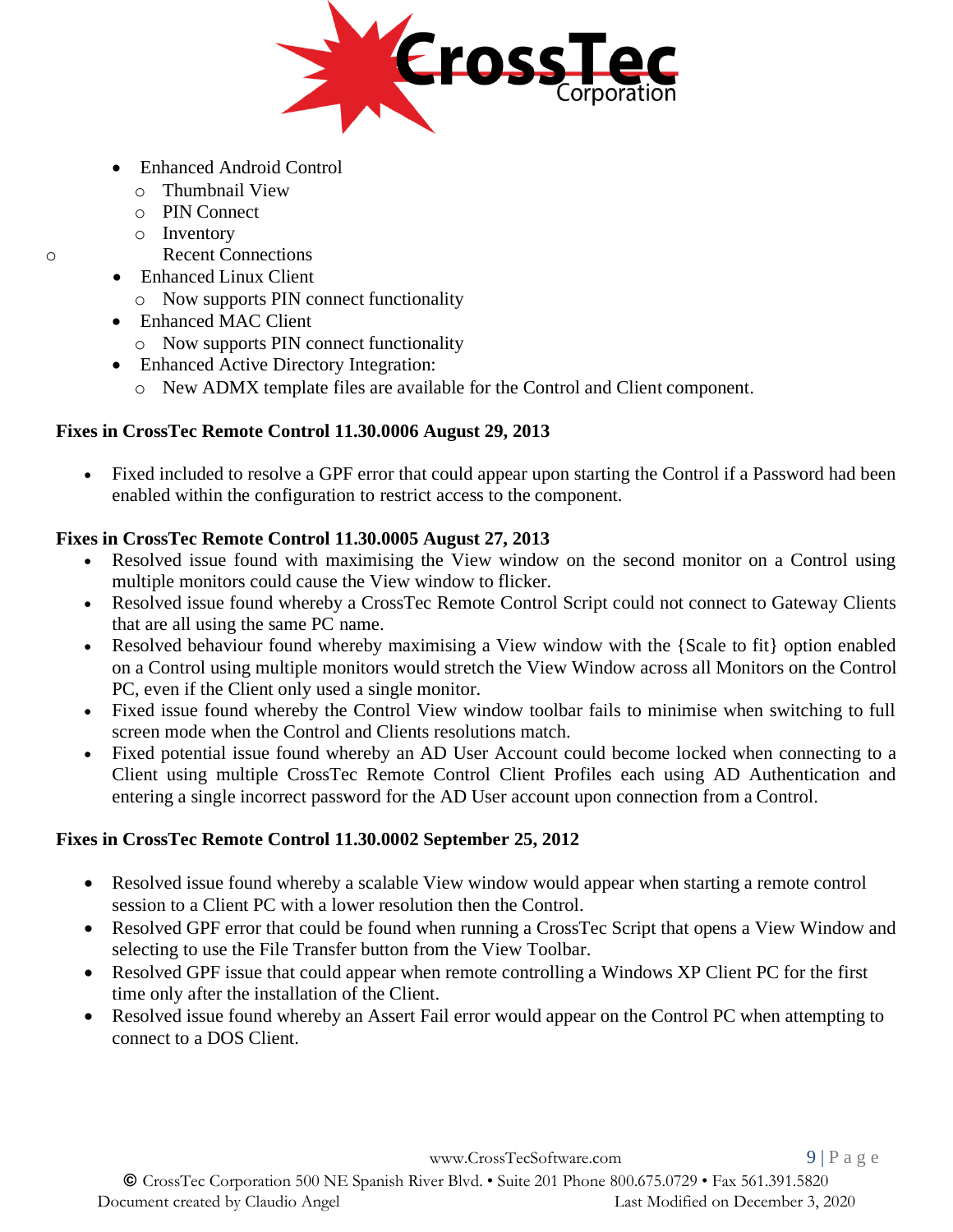

### **Fixes in CrossTec Remote Control 11.30.0001 September 11, 2012**

- Fix for the progress bar in the Replay File viewer ending before the file has ended.
- Fix for the School components Tutor background file not being correctly updated on upgrading.
- Fix for School components Tutor showing black thumbnails for logged on Students after 10-20 minutes.
- Fix for School components crash when receiving a show.
- Fix for the Script Editor and Script Agent crash when running scripts that connect to clients.

### **Fixes in CrossTec Remote Control 11.30.0000 August 29, 2012**

• CrossTec Remote Control now includes updated School v11 Components.

### **What's new in CrossTec Remote Control 11.30.0000 August 29, 2012**

- Resolved issue found whereby the User Acknowledge if not logged on setting will not work on a English Windows 7 operating system when the French display language has been enabled.
- Resolved issue found whereby under certain circumstances when logging off a Windows 2008R2 or Windows 7 Client machine via a Remote Control session the Client machine could hang.
- Fixed keyboard issue found whereby logging off and on quickly in a remote view session to VMware session could result in the remote keyboard input to fail at the logon screen.

### **Fixes in CrossTec Remote Control 11.00.0010 October 13, 2011**

- Fixed issue whereby the Disable duplicate client check option was not being applied to Clients within Groups created in the CrossTec Remote Control - Control. This could cause Clients to be incorrectly removed from Groups.
- Fixed issue found whereby the CrossTec Remote Control Control Login feature could not be used to logon Windows 7 client machines if they were configured to display a Ctrl Alt del prompt at Logon.
- Resolved issue found when logging of a Windows 7 or Windows 2008 Client machine via a View window from a Control and using the Log off option from the Clients Start menu could result in a Grey View window.
- Resolved issue whereby under certain circumstances repeatedly logging on and then off a Windows 7 machine could cause the CrossTec Remote Control Client running on the machine to display an error at logoff.
- Resolved issue found whereby the Tutor Console school component of CrossTec Remote Control could hang when performing a browse for available Clients when configured to use the Name and Connectivity Server.

### **Fixes in CrossTec Remote Control 11.00.0007 November 15, 2010**

- Resolved a GPF error that would appear when applying Approved Website restrictions to Clients and the size of the Web list file on the Tutor Console was over 32KB
- Resolved GPF error that could appear when using Screen Scrape mode
- Fixed issue whereby Script Log files would not be created when running CrossTec Scripts within the CrossTec Control
- Resolved issue where the CrossTec Control could hang when browsing a Gateway for a list of Clients available
- Resolved a problem with Clients not connecting to a Gateway

[www.CrossTecSoftware.com](http://www.crosstecsoftware.com/) 10 | P a g e

© CrossTec Corporation 500 NE Spanish River Blvd. • Suite 201 Phone 800.675.0729 • Fax 561.391.5820 Document created by Claudio Angel Last Modified on December 3, 2020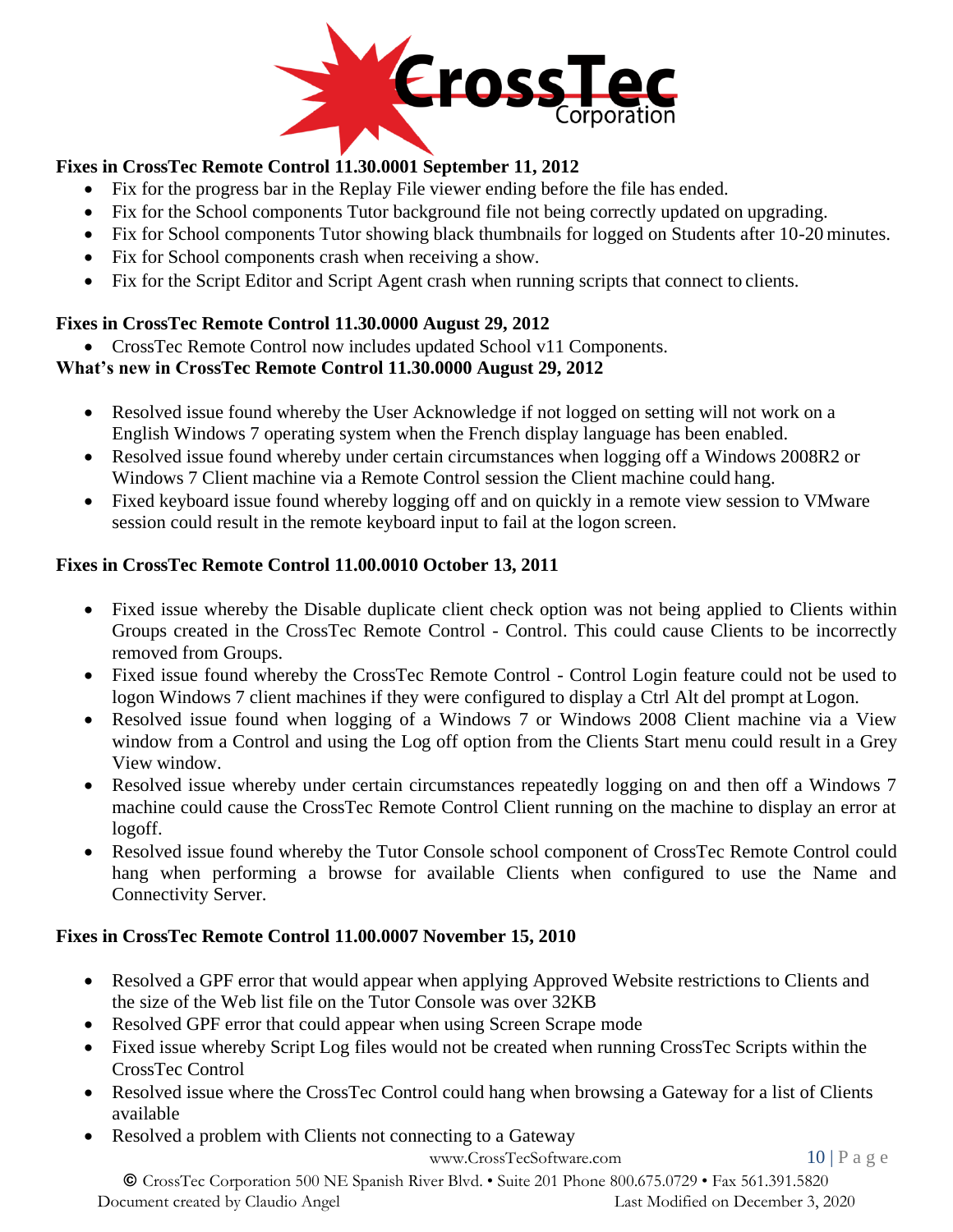

### **Fixes in CrossTec Remote Control 11.00.0005 September 10, 2010**

- Fixed a problem with closing a 64bit application running on a Client via the inventory applications tab.
- The Control Application can now be activated on Windows 7 and Windows Vista without the need to run the application as an Administrator
- Enhanced the security of the communications between the Gateway and Clients or Controls. There is now additional configuration options for the Gateway to force all data to be encrypted and refuse unencrypted connections.
- Terminal Server Clients now support connection via a Name and Connectivity Server

#### **Fixes in CrossTec Remote Control 11.00.0002 June 8, 2010**

- Fixed issue whereby the Audio included in a CrossTec Remote Control Show would be lost at the Client machine when showing to a Window if the Client clicked outside of the Show Window.
- Fixed issue with not being able to send a Ctrl+Alt+Del to a Windows Vista, Windows Server 2008 or Windows 7 client if a physical keyboard was not attached to the Client.
- Fixed issue with sending a Ctrl+Alt+Del to a Windows 2003 Server machine when viewing the Clientin Screen Scrape mode.
- Fixed issue whereby you can now continue to View a Windows 7 Client after using the Blank Screen option from the View Window.
- Fixed issue whereby the CrossTec Remote Control Client on a Windows 7 machine could freeze when using the Logout option from the View Window if there were unresponsive third party applications running on the Client.
- Fixed issue whereby the Windows Task bar could still appear on a Windows 7 Client when using the Blank Screen Feature.
- Fixed GDIHook5 installation error found when installing the CrossTec Remote Control and Tutor only components onto a Windows 7, XP and Server 2008 64bit Operating System.
- Fixed issue where the Thumbnail view options for the Update Frequency and Size would be greyed out when moving from the All Computers view to the Auto Group View within the CrossTec Remote Control.
- The CrossTec Remote Control now only displays dots after the Client Name when connecting to a Client. Dots are no longer displayed when attempting to connect to a Client that does not respond to the connection request.

#### **What's new in CrossTec Remote Control 11.00.0001 May 13, 2010**

• **Quickview Toolbar**

The QuickView toolbar has been replaced by a new Quick Access toolbar. Quick access provides access to recent connections or a group on the toolbar, from there you can perform a variety of functions, connect, view, File Transfer, Registry edit (if enabled at the client) Inventory, Remote Command prompt or Chat

#### • **Control Search**

There is a search option on the right of the Control that allows you to search for clients in your list based on name, user name or address. When you search a new tree item appears with the results. Enter the part name to search or click on the star symbol to refine the search. By default ALL objects are returned in the search results e.g. clients, groups Gateways.

[www.CrossTecSoftware.com](http://www.crosstecsoftware.com/) 11 | P a g e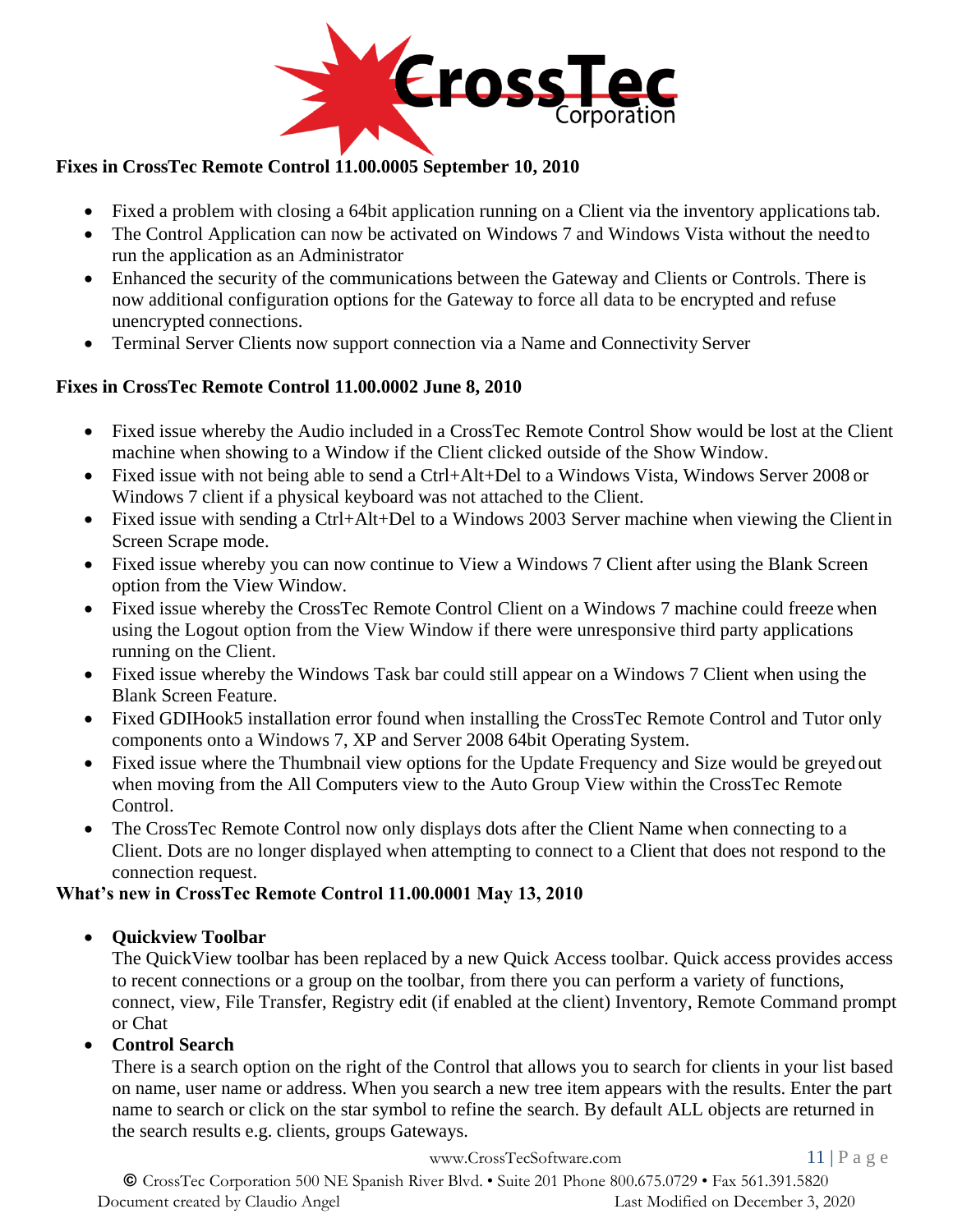

#### • **vPro Support**

CrossTec Remote Control can now be used to browse and locate PC's that have Intel "vPro" capability and perform a variety of tasks

A "vPro" connection can be established before the PC has loaded its operating system and is nor reliant on having a Manager client installed.

Functions provided:

Power on

Power off

Boot to Bios

Boot from a Device on the Control PC Floppy drive, CD or stored CD Image

These functions provide facilities to perform tasks on failed PC's that previously would have required a site visit.

As part of the V'Pro configuration the PC that have this capability will be configured (Bios settings) to either use local access control (user ID/Password) or a "Provisioning Server" which provides a centralized repository that can be searched for vPro enabled PC's in addition to providing access controls. CrossTec Remote Control provides support for both methods of operation.

### • **Wireless and Battery levels**

Wireless and battery level are shown on the status bar when working with a client (View, F/T, Edit Reg etc).

Control views e.g. Large Icon, Detailed contain Wireless and Battery indicators New detailed view columns available for Wireless Details and Battery Details

### • **Last Connected**

There is a new "Last Connected" column in the main list, clients now store the date/time they were last connected to, this is saved in the client file and there is a new column to show this.

### • **Multi Monitor**

There is a new button next to the thumbnail mode button to select which monitor to show in the thumb. This is only available when in thumbnail mode and the client has multiple monitors. This menu is the same that appears from the thumbnail itself.

#### • **New Style Tooltips**

New style tooltips for toolbar, these include a title and icon as well as the tooltip text

### • **Auto Groups**

Clients are automatically grouped by Client Operating System and Client Version.

### • **Terminal Server**

It is no longer necessary to use the separate Terminal Server Configuration Utility. The Client detects when it is running on a Terminal Server and spawns clients in any Terminal Server sessions opened. By Default the client runs in both Console and Terminal sessions but can be independently turned off using the new Terminal Server tab in the Advanced Configurator.

Note: Remote Control of Terminal Server sessions uses "screen scrape" mode. There have been significant enhancements in both performance and operability in this release.

# • **Audio Support for Application Sounds** Support added for Application Sounds in remote control sessions (on by default for Vista and above)

[www.CrossTecSoftware.com](http://www.crosstecsoftware.com/) 12 | P a g e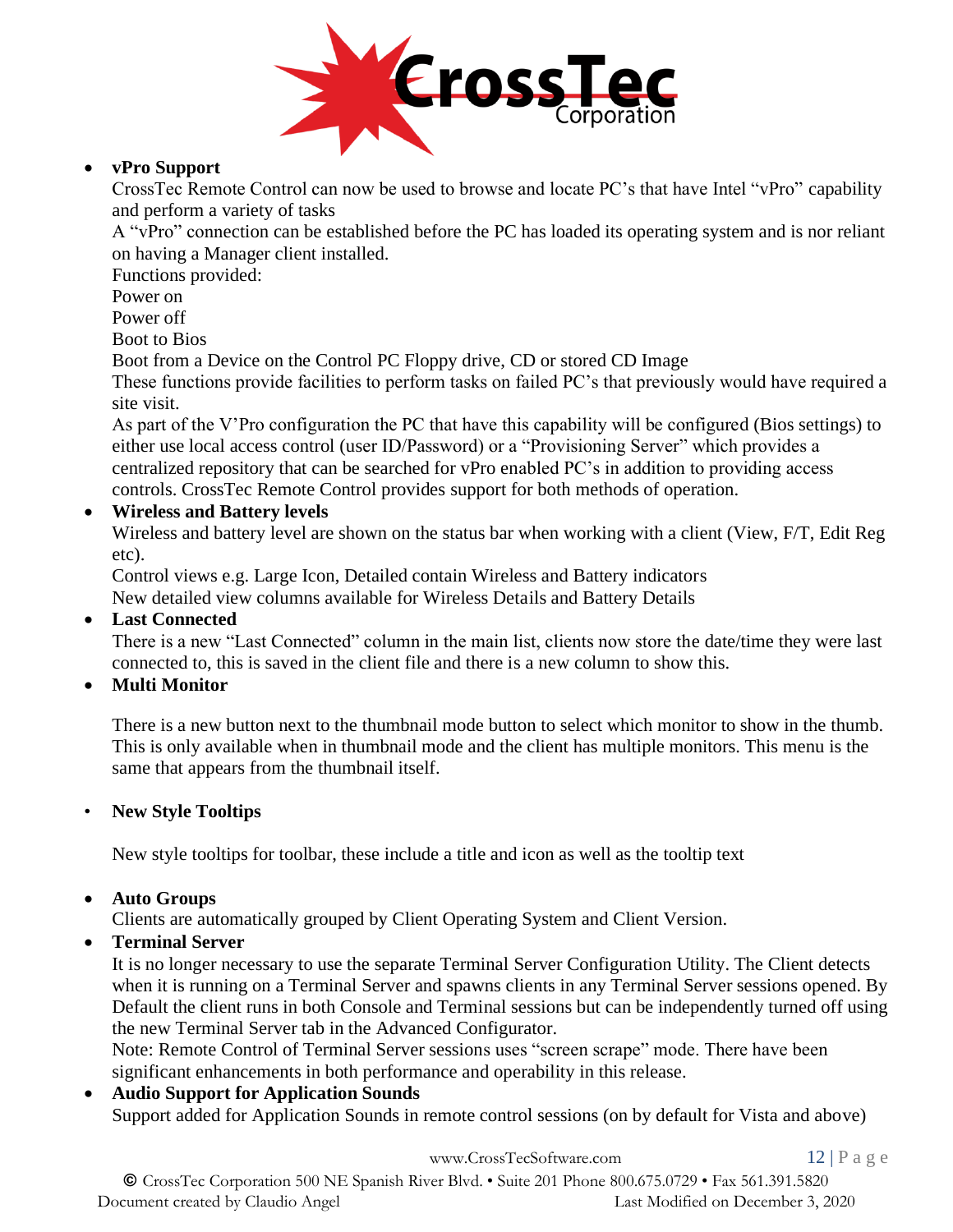

#### • **Gateway**

The Gateway Console contains an additional column on the Clients tab, which displays the "External IP Address" of connected Clients

#### • **Screen Scrape**

There have been significant enhancements to the remote control performance and operation when using "Screen Scrape" mode. This is most marked on Windows7/Vista based clients.

Remote Control of Logon Desktop and UAC controls now provides a true representation of the client computer.

#### • **File Transfer**

File Manager and File Transfer now display a "File Description Column"

You can now drag and drop Files/Folders from the control machine's windows explorer (including from the desktop), to a view window. The destination on the client machine is fixed to the user's desktop. Note: a user must be logged on (client side) for the transfer to work, otherwise you receive an access denied

Drag and Drop Files/Folders from the control machines windows explorer to File Transfer, Local. Remote or Distribution windows.

Drag and Drop to change File Transfer Column order. The order and width is now saved, also sort order and column are preserved. Column order, width and sorting is saved for local or remote, so if you change the state in File Manager then this will apply to the local window if you open a file transfer to a client. The same applies to remote settings; these apply to all remote file transfer windows not per client. Deleting files in File manager and File Transfer, now by default deleted files are sent to the Recycle Bin. Note: In File Transfer this only applies to the Local window.

You can override the behavior and force the delete by holding down the SHIFT key while selecting to delete the file(s)

There is a new File Transfer setting that can be used to control whether the Recycle Bin is used Enhancements and new options provided to allow pre-defined handling of error conditions to support unattended operation of file transfer processes

• **Power Management**

Support for Remote Power management (Wake on LAN) across subnets

### **Fixes in CrossTec Remote Control 11.00.0001 May 13, 2010**

- Fixed a problem with the scripting that could cause the script to fail if you connect to the clients in a group.
- Fixed a problem with Vista 2008 and windows 7 that caused a full screen message being displayed when changing to the switch user screen is displayed.
- Fixed a problem with scripting when using the copy function to copy files into a long directory structure.
- Fixed Print Capture on Windows 7
- Fixed a problem with Dialup connections.
- Fixed a problem with Replay file playback on a Control only installation.
- Fixed a problem where a permanent busy cursor would be displayed in the vPro Terminal Window.
- Fixed an icon redraw issue when switching between large and small Client icon views in the CrossTec Remote Control interface.
- Fixed an issue with accessing vPro PCs across multiple IP networks from the CrossTec Remote Control.
- Fixed a problem whereby an Assert Fail Message would appear when connecting a CrossTec Remote

[www.CrossTecSoftware.com](http://www.crosstecsoftware.com/) 13 | P a g e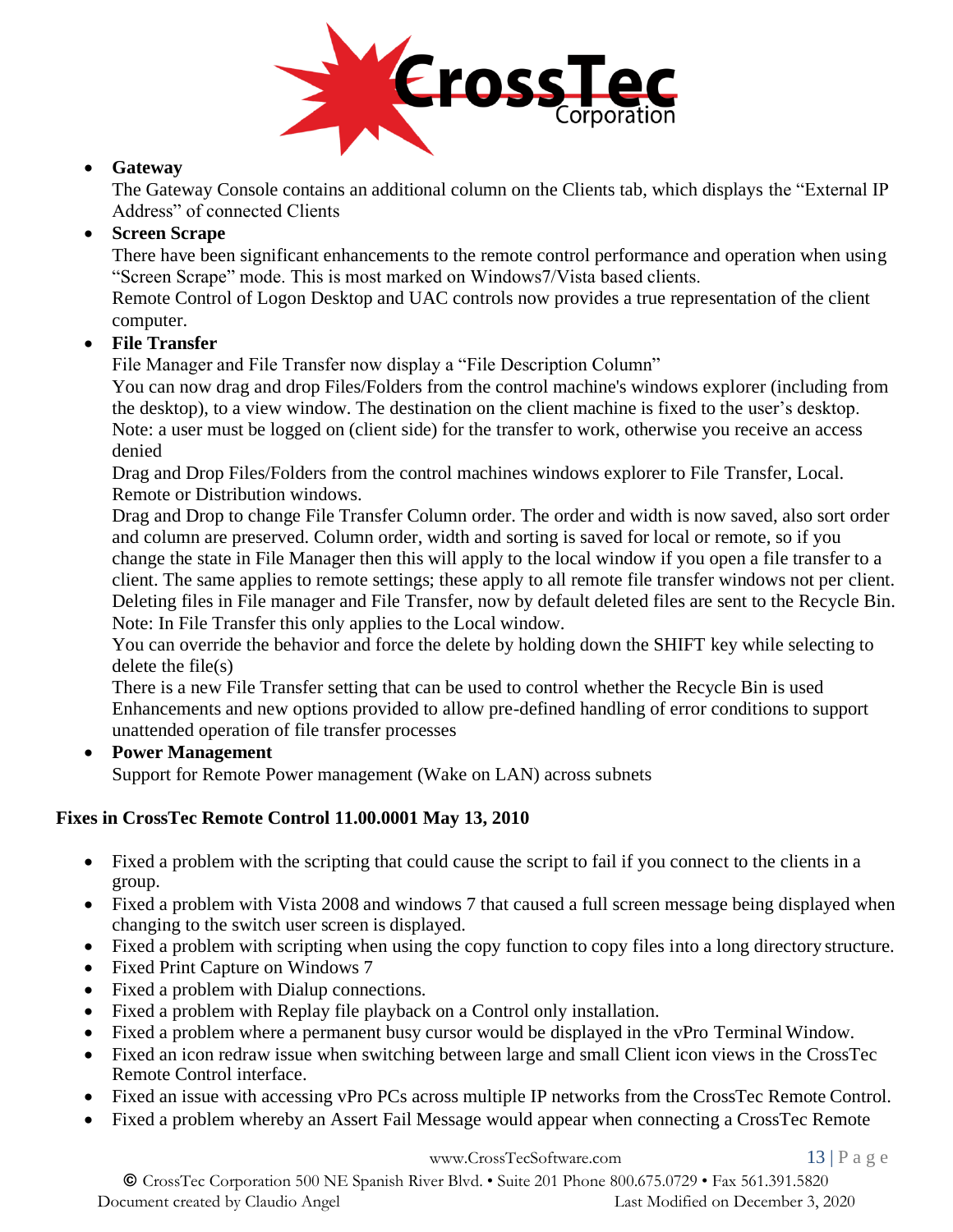

Control Version 11.00 Control to a CrossTec Remote Control Client that is logged out and then opening a File Transfer Window.

- Fixed a problem with not being able to view a Windows Vista, Windows 7 or Windows 2008 Server Client using Screen Scrape mode when the Clients Screen was blanked.
- Fixed issue with installing the CrossTec Remote Control Active X Control Pages.
- Fixed issue with not being able to configure Gateway operators within the Gateway Configurator.
- Fixed issue with incorrect icon appearing on the CrossTec Remote Control Start up screen.

### **Fixes in CrossTec Remote Control 10.6.006 January 13, 2010**

- Fixed a Problem with the Tutor application failing when the student icons had been changed from the defaults.
- Fixed a problem with the quick connect feature not functioning correctly when you tried to connect by user name.
- Fixed a possible Denial of Service attack on the CRC Gateway.
- Fixed a problem with TCP Broadcast addresses not being correctly added to the configuration.

### **Fixes in CrossTec Remote Control 10.6.005 December 15 2009**

- Fix for the accelerated browse and connect that could cause the tutor not to connect to students after updating to 10.50
- Fix for Clients not being spawned in terminal session on windows 2008 server 64bit
- Fix for the room details not being preserved on a upgrade
- Fix for the Browse of a gateway not functioning if a username and password is configured at the gateway
- Fix for a possible Denial of Service attack that could cause the Gateway to crash
- Fix for Client service crashing on start-up on Dutch Operating Systems
- Fix for a failure of the gateway when attempting to configure keys on a secondary gateway
- Fix for a Memory leak in the client process on some server operating systems.

### **Fixes in CrossTec Remote Control 10.6.003 November 16 2009**

• **CrossTec error can be found when running CrossTec Scripts after updating a CrossTec Remote Control Version 10.50 installation to 10.60**

Resolved the CrossTec Script error will no longer appear after updating to CrossTec Remote Control 10.60.0003

• **When viewing a Client using a CrossTec Script an Unhandled exception message can appear when clicking on the toolbar button "View mode"**

Resolved the Unhandled exception message will no longer appear when accessing the View button for a remote control session started using a Script.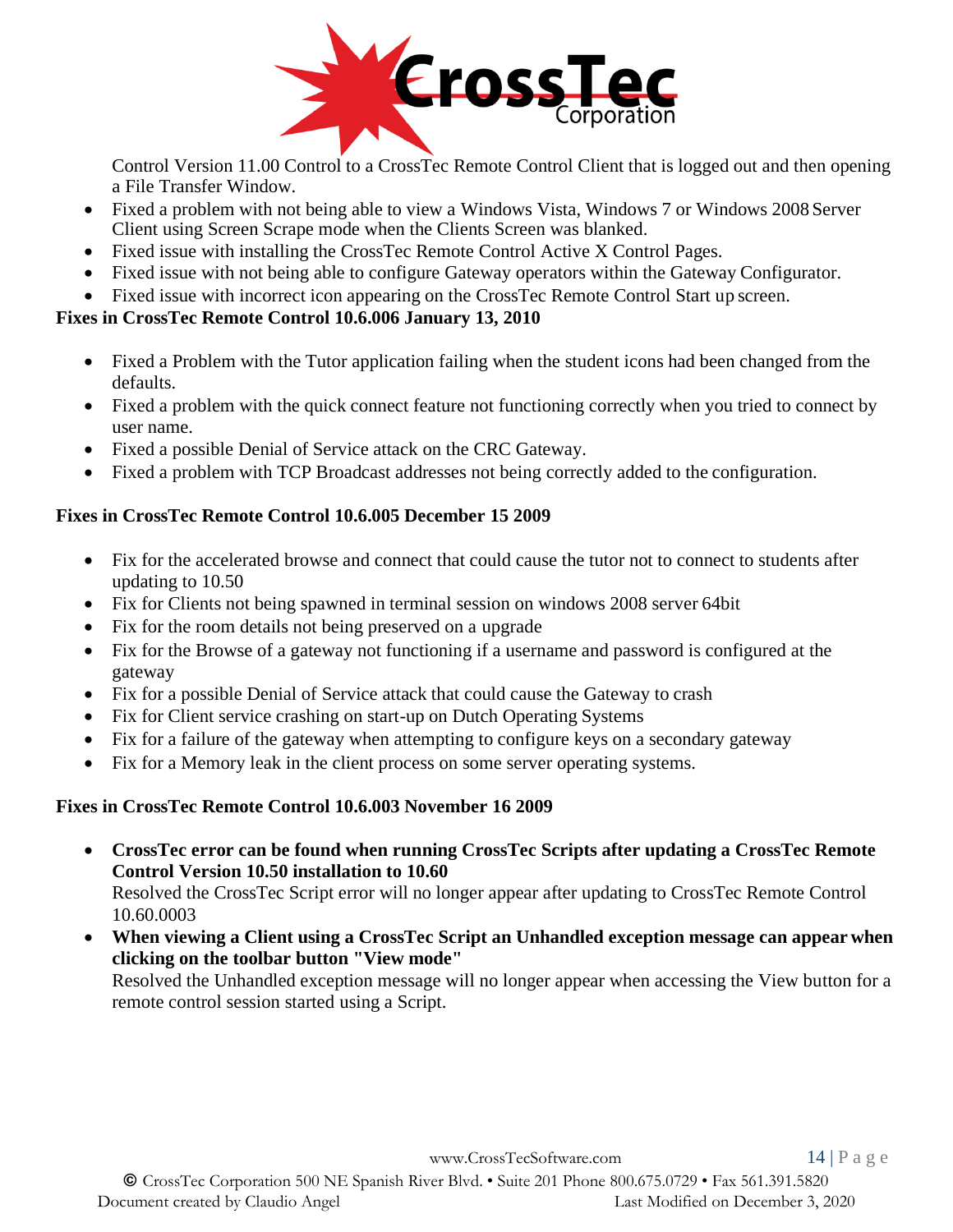

**Fixes in CrossTec Remote Control 10.6 October 28 2009**

- **HKCU registry key is not visible from the CrossTec Controls Registry Editing tool when remote controlling another PC** Resolved it is now possible to view the HKCU registry Key for a Remote Client from the CrossTec Remote Controls Registry Editing Tool.
- **Client Error found in CrossTec Script log file when running an XCopy script.** Resolved Client error no longer appears in the log file created when running a script that includes the XCOPY Command
- CrossTec Scripting Agent will only run a Script once if this is set to run every hour. Resolved the Script scheduled by the Script Agent to run every hour will now run every hour.
- **CrossTec Client name is lost after performing an update** Resolved the CrossTec Client name is no longer lost after updating the version of Client installed.
- **When Viewing a Logged Off Windows 2008 Citrix Server You See the Desktop of the Most Recently Started Session Rather Than the Logon Screen** Resolved when connecting to the Windows 2008 Citrix Server that is logged off the Control will view the Servers Logon Screen rather than the most recently start Session from the Server.
- **Platform Misrepresentation Issue within the Deploy Utility Window - Whereby Vista is being reported as a Windows 2008 Server** Fixed Windows Vista machines are no longer displayed as Windows 2008 Server in the CrossTec Deploy tool.
- **Runscript error when closing the Runscript window after the Client rejects the connection** Fixed Runscript error no longer appears after using the Runscript tool to connect to a Client that requires User Acknowledgment and the rejects the connection attempt.
- **CPU Usage rising to 100% for 5 seconds each time the CrossTec Manager Client starts** Resolved the CrossTec Manager Client will no longer use 100% CPU Usage for 5 seconds when this starts.
- **GDIHOOK5.DLL file remains after uninstalling CrossTec Manager** Resolved the GDIHOOK5.dll file is no longer left on the machine after uninstalling CrossTec Manager.
- **CrossTec Client configured to write to a client log file on a mapped drive will display the following message when the machine is shutting down : CLIENT32: Cannot logon as user CFSNSMLOGGING (1115)** Resolved the CrossTec Client will no longer display the message when the machine is shutting down.
- **Client Display Name is lost when using the Control Logout option on a Client** Resolved the Display name for the Client is no longer lost after using the Logout option from the CrossTec Control.
- **New CrossTec Remote Control MAC Client version 10.60 installation file** What's New
	- Improved View performance
	- Universal Binaries for Intel and Power PC included
	- Improved installer support for Snow Leopard
	- Improved HTTP Thumbnail Support for Snow Leopard

What's Fixed

• Dock Magnification is now disabled whilst viewing a Snow Leopard Mac Client.

[www.CrossTecSoftware.com](http://www.crosstecsoftware.com/) 15 | P a g e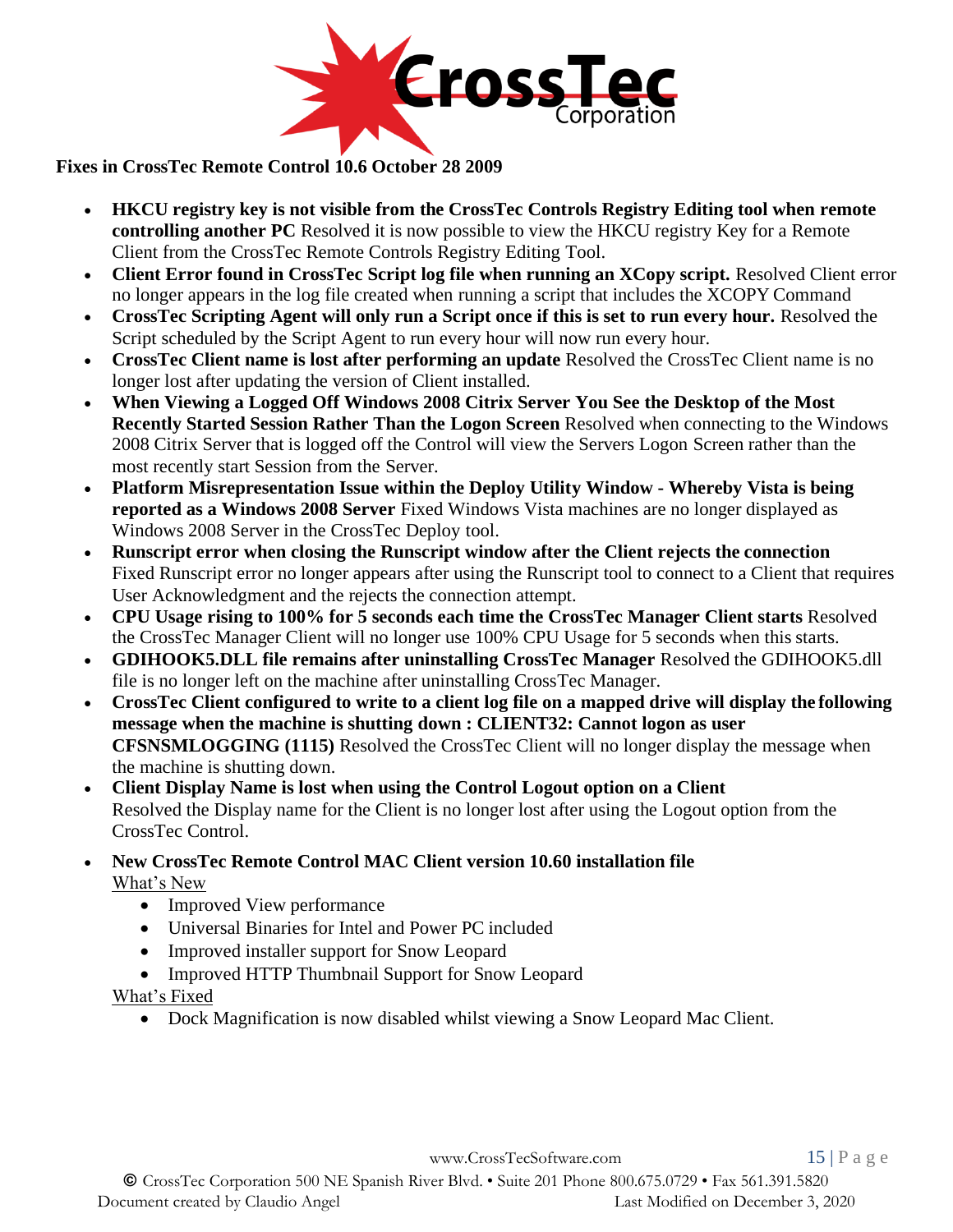

#### **Fixes in CrossTec Remote Control 10.50F4 February 27 2009**

- **Gateway Browse Results in a 30-40+ Second Delay if Control Does Not Have Client Installed**  There is a no longer a 30-40 Second delay when browsing a Gateway for available Client from a Control machine that does not have a Client installed.
- **Announce feature is not available from the Control Interface** Fixed problem where the Announce feature was removed from the Control User Interface. The Announce feature is now available to use again from the Tools drop down menu from within the Control user interface
- **CrossTec Remote Control Crash when using the Command line parameters to connect to Gateway Clients**

Fixed problem when the CrossTec Remote Control would crash using command line options to launch the Control and connect to Gateway Clients.

- **Occasional Vista Client issue causing disconnect/reconnect and connection problems**  Fixed problem where the Vista Client could crash when logging off while viewing theClient machine.
- **Mid Function within Scripting does not work with long Strings** Fixed problem with the MID function within Scripting whereby this would not work when using with long Sting values.

### **What's new in CrossTec Remote Control 10.50F4 February 27 2009**

• **Ability to disable the option at the Control to Maximize the View Area when viewing aClient Screen**

It is now possible to disable the option at the Control to Maximize the View area.

• **CrossTec Remote Control could not be activated when running the Control from a Portable Device or Shared network location using a shortcut from a machine logged on with NormalUser permissions.**

It is now possible to run and activate the Control session from a Portable Device or Shared Network location when logged on a as a normal User if a preact.lic file is present in the Control installation folder and an additional switch is specified when the Control is launched.

### **Fixes in CrossTec Remote Control 10.50F2 January 2nd 2009**

- Fixed problem where an Assert Fail error message could appear on the Control after using the Maximize View area option and then closing the view session
- The Client icons when in the Large icon view can now be sorted correctly within the Control Interface
- It is now possible to send a Ctrl+Alt+Del to a CrossTec Remote Control Client installed on Windows Server 2008 and Vista machine after a Clean installation of CrossTec Remote Control 10.50.0002
- Fixed problem where the CrossTec Remote Control School component feature for instant messenger monitoring was unavailable
- Fixed issue when a custom Client 32. ini placed with a Client only installer would not be read by the Client after the installation until a restart of the Client Service is performed
- Fixed Tutor GPF error message when attempting to arrange the Client Thumbnails and there is anot enough room
- Fixed CrossTec Remote Control problem where the Name column in the Control would not display the Name field of the Client properties from the details tab
- Fixed problem in the CrossTec Remote Control user interface where it would not be possible to turn off the Thumbnail view if this was turned on using the right click

[www.CrossTecSoftware.com](http://www.crosstecsoftware.com/) 16 | P a g e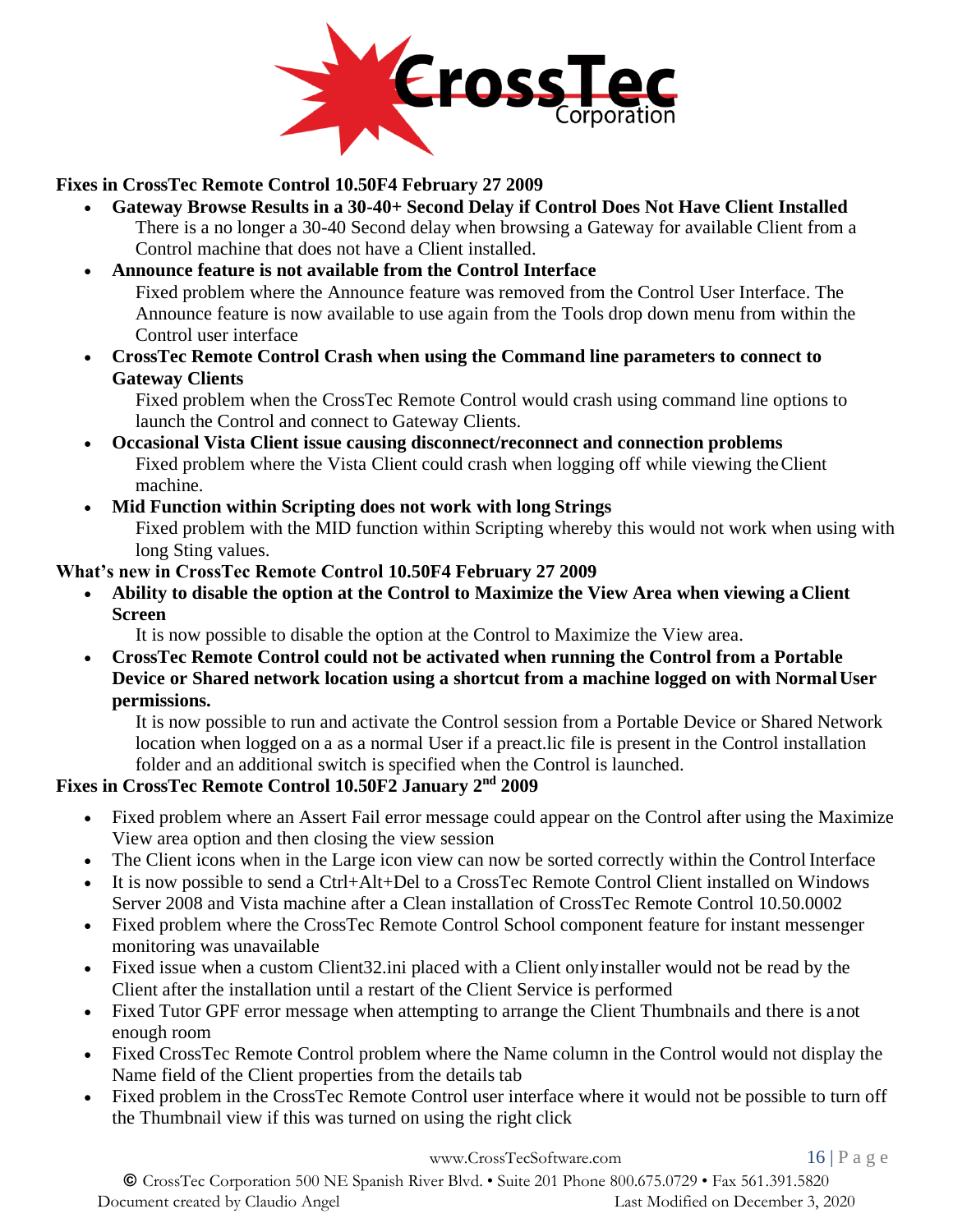

### **Fixes in CrossTec Remote Control 10.50F1 October 27th 2008**

- Updated to Include SchoolVue 10 Components
- Smartcard Authentication
- Gateway Support 2008 and Vista
- Whiteboard Enhancements
- File Transfer Copy to Desktop and My Documents
- Fixed problem with Broadcast Message
- Fixes problem in Installer MSI variants (Not Setup.exe) where Installer was not locally cachedresulting in the Installer path being prompted when uninstalling / upgrading. Note: Fix applies to 10.50F1 Installer and above. For existing installations requirement to make original installer available persists.
- Fixed a rare issue where a failed standby attempt would result in client not being connectable

### **Fixes in CrossTec Remote Control 10.30F1 April 24th 2008**

- Control now correctly recognizes activation when used by non admin equivalent users
- Fixed a problem using school components on Windows Vista, unnecessary runplugin no longer runs in session zero
- Remote desktop ScreenScrape advisory message no longer displayed under error conditions with gdihook5
- Fixes fix mouse click problems (especially with scale to fit). Problem also affected mouse wheel
- Fix view/replay very large cursor (eg h $*w=192*177$ )
- Fix mouse move from client with multi monitor origin! $= 0.0$
- Reinstalling within evaluation period no longer generates "Cannot read license file(8a) please check file exists and is valid error
- Fix for multithreading issue that has the potential to cause gpf in Tutor

## **Fixes in CRC 10.30 March 18th 2008**

- Test Console Fixed a problem extracting tests in terminal services environment
- Client Configuration: Fixed a UI anomaly that prevented the Logging option "log to File" from being de-selected
- Control Configuration: Fixed problem restricting access to Control / Share mode when viewing a client.
- Show Replay file on Vista no longer errors and reports "invalid file"
- Fixed a potential GPF when mouse over clients to use the Zoom function in thumbnail view
- Restricted number of characters in Gateway Configurator to 15 characters to be consistent with Control and Client Configurator
- Fixed a problem with the client re-boot function where potentially an application with an open save Dialog could cause the client to GPF.
- Fixed a disconnect issue when remotely logging off a Vista client,
- Fixed problem with the Control detecting a client disconnect when there is a remote command prompt session open
- Fixed problem associated with restoring a minimized view session which is receiving high volumes of data due to intensive screen activity on the client PC
- Fixed problem in the Control when selecting Groups, previously if a group was only partially visible in the view window, attempting to select the group would select the group below
- Fixed a potential problem when recoding replay files in a view session when error conditions occur.
- Fixed Control name truncation in the "Client is already connected to Control" message.
- Fix to use Windows + key combinations  $e.g + E$  to display explorer in view session
- Reduced runplugin.exe CPU Usage
- Fixes problem high CPU usage using School Interface in terminal server environments

[www.CrossTecSoftware.com](http://www.crosstecsoftware.com/) 17 | P a g e

© CrossTec Corporation 500 NE Spanish River Blvd. • Suite 201 Phone 800.675.0729 • Fax 561.391.5820 Document created by Claudio Angel Last Modified on December 3, 2020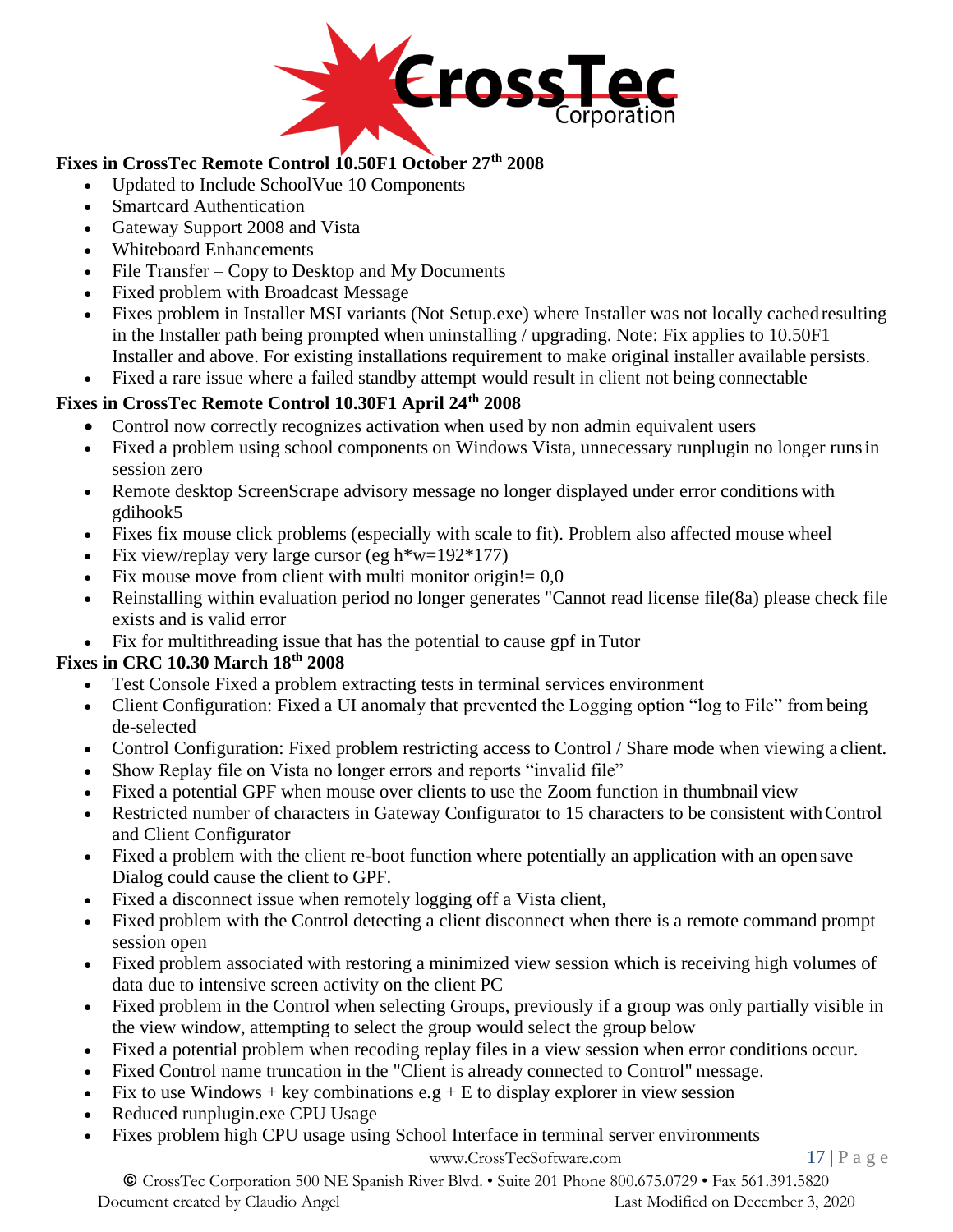

- Fixed problem where esc in view session sometimes sends ctrl-alt-del
- Fixed problem Vista logoff on disconnect
- Fixed problem in print capture where temporary printer incorrectly reported from previous control connect

### **Fixes in CRC 10.20F7 January 25 2008**

- Fixes problem where LSP removed on upgrade Remote Control (when School componentsinstalled)
- Fixes ODBC configuration problem on upgrade (school components)
- Prevent re-installation of Evaluation version
- Fixes problem with re-generation of original evaluation key if uninstall/re-install before eval expires
- Instcfg.exe incorrectly selecting gateway component Control install
- Disable Control mode in Toolbar when set for control configuration
- Fix bug in SupportTool where client.CRC file was not be retrieved under certain circumstances
- Repair replaces sale key with Eval for Remote Control
- Fix remote login problem RPD and Remote Control on Vista
- OEM Deploy Uninstall fix
- Help button does not work in CRC Deploy, edit install parameters dialogue
- Assert at control when pressing reset in columns dialog
- File Remote Control not accessible in dna remote control
- Control asserts when hovering over vnc clients
- Increased length of the Remote Control command line string
- SupportTool now shows dbi info for system32 files for Win64
- Remote Control ADM template updated to incorporate latest product enhancements

#### **Fixes in CRC 10.20F4 September 20th 2007**

- Fixes potential Client Security vulnerability
- Client log entry for connected control increased from 12 to 15 characters
- Fixed problem associated with using Client Configuration option for User acceptance on Windows Vista Clients

### **Fixes in CRC 10.20F3 September 4th 2007**

- Fixes drag n drop text question type in Japanese
- Fix for usb drive issue when plugging devices module missing
- Fix for Vista client becoming a Show Leader
- Fix lockup with multiple connect to vista client
- Potential bsod fix when pcisys.ntk can't be updated
- Fix set show leader from paused show
- Fix assert group leader activation
- Fix whiteboard leader and sending Tests after client name changed
- Prevent gpf if invalid AD policy settings
- Code can now read AD hklm policy
- Code for NSSuseHKLM=1 (or 2) to use HKLM for compatibiity with CRC1002/nss852 and earlier
- Support Tool includes Control/Tutor policy settings in registry.txt
- Fix runplugin gpf caused by null computer name
- Provision for Pre-activation of Control/Tutor programs

#### [www.CrossTecSoftware.com](http://www.crosstecsoftware.com/) 18 | P a g e

© CrossTec Corporation 500 NE Spanish River Blvd. • Suite 201 Phone 800.675.0729 • Fax 561.391.5820 Document created by Claudio Angel Last Modified on December 3, 2020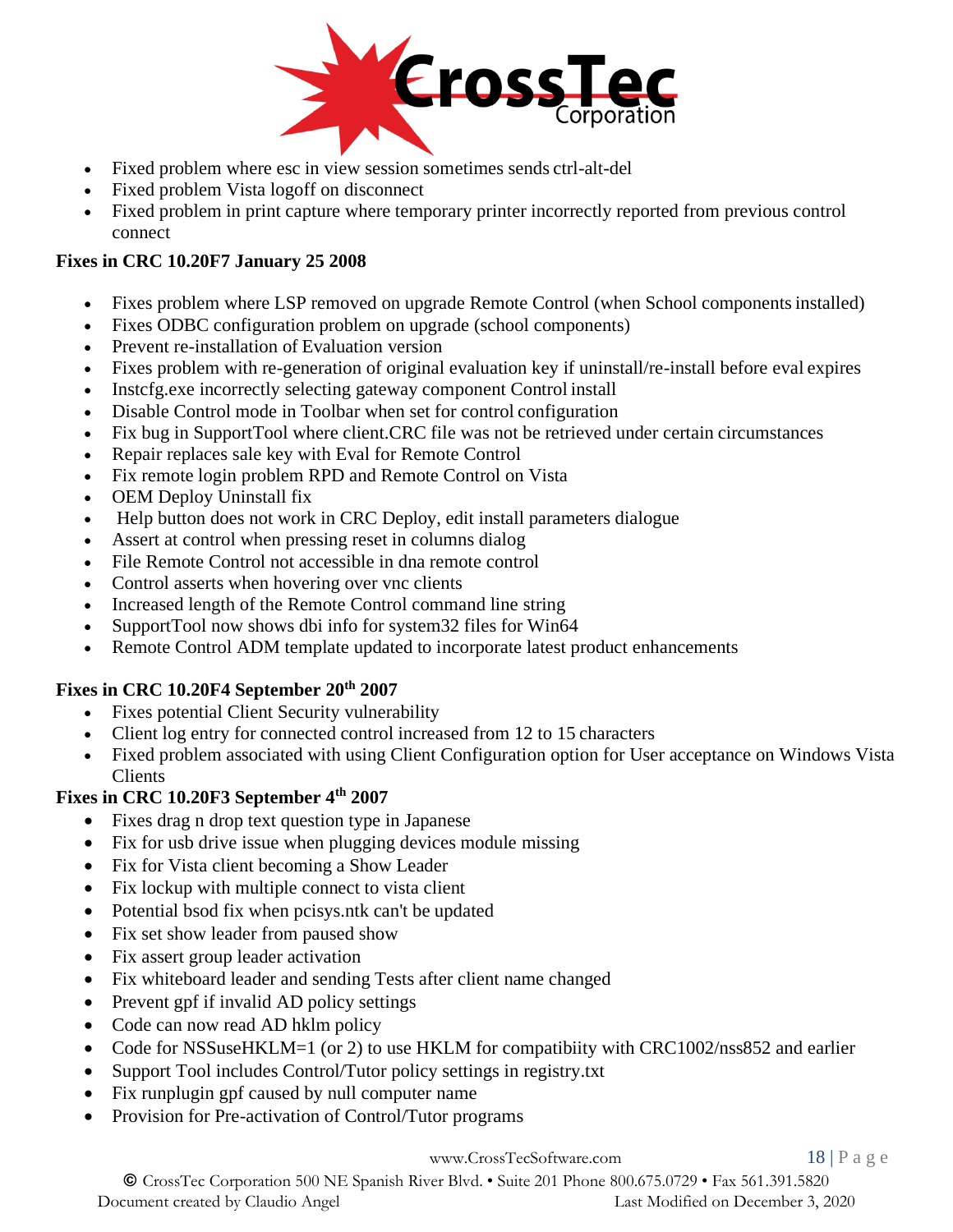

### **Fixes in CRC 10.20 July 15th 2007**

- Support provided for Send "Ctrl-Alt-Del" and block "Ctrl-Alt-Del" on Windows Vista. Note: requires Vista Client PC to be re-started after install.
- Hot Key combination "Ctrl-Alt-End" provided as an alternative method to end the showfunction. (previously only available using the system tray icon)
- Partial support provided for Blank client screen on Windows 2003, Vista and 64bit O/S. Previously the client screen would not blank with no indication to the control user. In 10.20 the screen blanks but remote control is only available by toggle on ScreenScrape mode. This will be handled automatically in a future update.
- Mouse movements are now sent to Control from Vista Client being viewed in watch mode. Fixes a potential GPF when attempting to add a site without URL to the approved list.
- Fixes a Control/Tutor crash in File Distribution when attempting to copy files into a directory that the client does not have permissions to access
- Fixes problem with File Transfer edit function attempting to edit file on local rather than Remote PC
- Fixes Function key conflict with WinCC application
- Lock students image now displays on multiple monitors
- Lock image can now be set to use mapped drive or unc path. Note: Logged on user must have access rights to the location.
- Fixes problem displaying larger graphic files with the whiteboard on Vista Clients.
- Fixed problems with Portable Tutor running Test Console.
- Scripting Agent Syntax check function now reports script errors.

#### **Fixes in CRC 10.02 March 19th 2007**

- Support provided for Windows Vista
- Potential BSOD that could occur under external error conditions that result in low kernel memory conditions.
- Video corruption in the view session using silent mode with multi-monitor configurations
- Fixes intermittent Control GPF ""File CRCDLG.CPP, line 899, thread=View"". performing File Transfer over HTTP where Client is set to min. encryption Twofish (128 bit).
- Fixes Control GPF when changing locations of remote.CRC files
- Removed restrictions preventing Remote Control client running on Windows 95
- Fixes problem introduced in Remote Control 9.60 which caused some NT4 PC's to display error message "Ole Main Thread Wnd Name" on shutdown.
- Windows 98 first edition without IE5 no longer errors on loading client "missing export SHLWAPI.DLL:StrRetToStrA."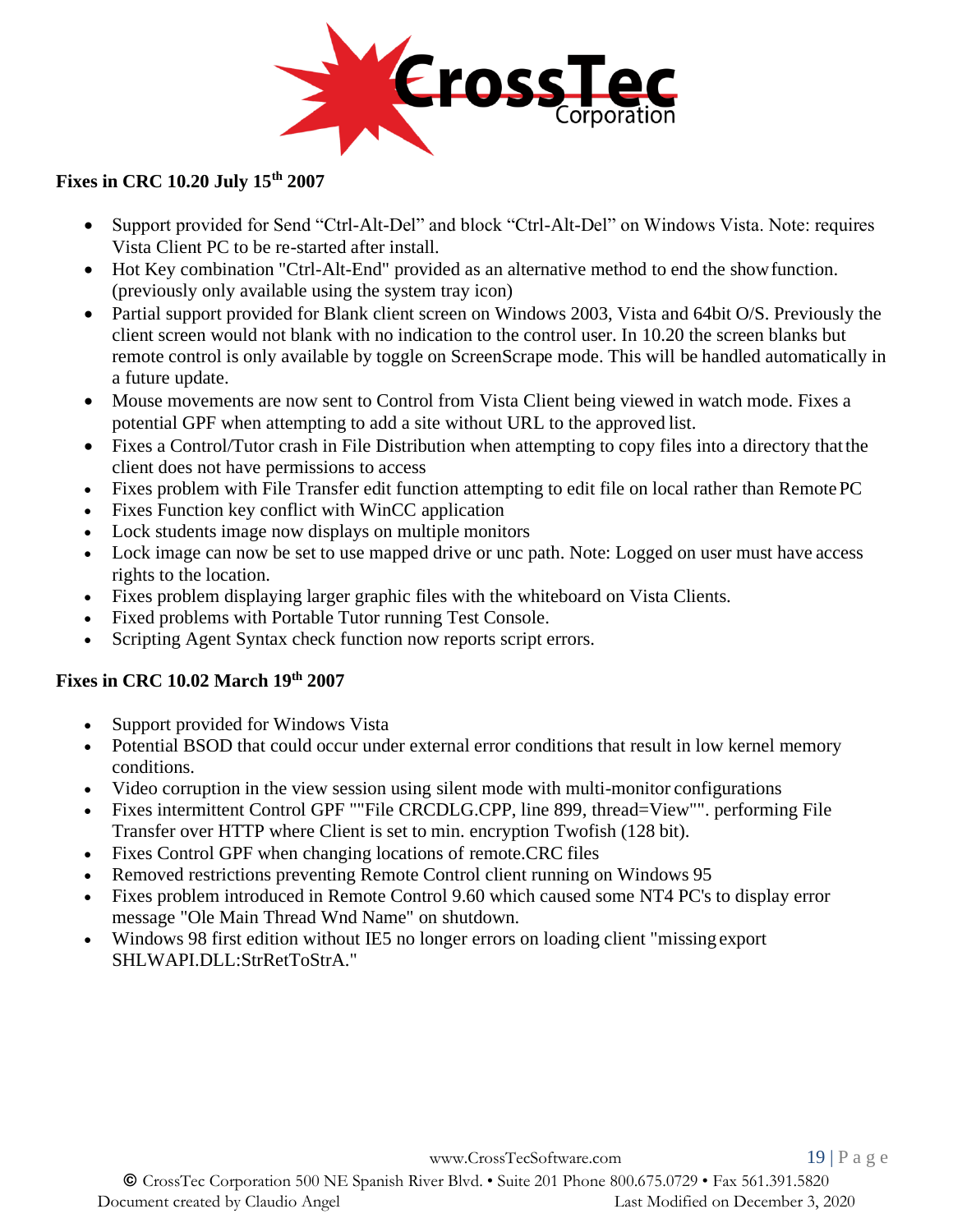

#### **Fixes in CRC 10.00F1 November 28 2006**

- Missing Icon added to Customize toolbar
- Fixes problem with Client Update when selecting to cancel update of client with Gateway installed
- Fix GPF in file distribution when clicking on client icons.
- Fixed problem where under certain conditions the Client Help would fail to load
- Terminal Server/Virtual PC Clients will now display in Thumbnail mode
- Fixes problem where Control reports as already connected when connecting to clients set to use profile priorities
- Fixes obscure browse related problem causing Control program to lockup

### **VISTA Beta F1 Fixes**

- Firewall exceptions now enabled on vista during installation
- Improved behavior when logging off while connected / viewing although intermittent problems remain in this area.
- Now possible to restart client while using the client Configurator program
- Can now use passwords, nt security, vars in disconnect dialog within client Configurator

### **Fixes in CRC 10.00 November 14th 2006**

- Fix in Deploy when writing client parameters to registry
- Resolved an issue with the Control {Client}{Login} function switching between clients indifferent domains
- Control {Client}{Login} function now works to clear locked desktop.
- Co-Browser updated to refuse to load with systems running IE5 and below
- Fixes a potential GPF when client disconnects while Control displays switch to Full Screen confirmation Dialog
- School Class Wizard dialog enhanced to display scroll bars to enable full path\filename for the selected lesson plan.
- Fixes a Client GDI resource leak when displaying custom logo (helpdesk.ico) and custom text while control connected.
- Boarder displayed when listing available lesson plans no longer becomes corrupted when re-size window.
- File Transfer now correctly displays file statistics when transferring in excess of 4Gbytes of files.
- Fixed an intermittent client connection problem that could occur when a client is resumed from standby mode.
- Fix display problem viewing in screen scrape mode Control set to unlimited colors and client set to 16bitor 256
- Co Browser fix where web sites set to auto update can result in updates incorrectly appearing on the active tab.
- File Transfer updated to correctly handles files in excess of 4 Gbytes
- Co-Browser updated to handle bookmarks on Windows 9X clients
- Co-Browser now reports duplicate bookmarks
- Co-Browser warns Tutor if open a restricted web site.
- Gateway Browse across multiple gateways using multiple gateway keys now returns full list of available clients

[www.CrossTecSoftware.com](http://www.crosstecsoftware.com/) 20 | P a g e

© CrossTec Corporation 500 NE Spanish River Blvd. • Suite 201 Phone 800.675.0729 • Fax 561.391.5820 Document created by Claudio Angel Last Modified on December 3, 2020